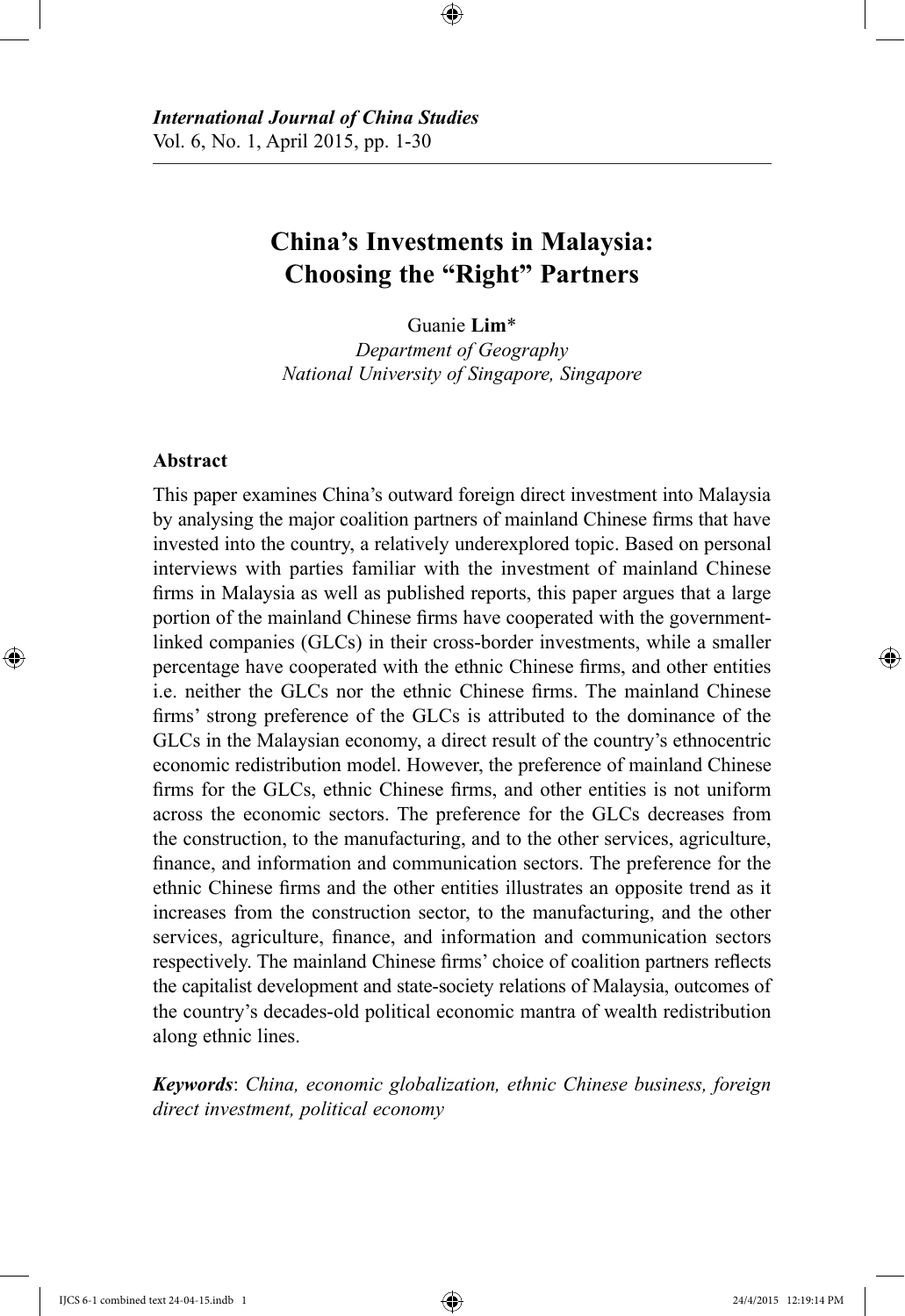# **1. Introduction**

Scholarly research on China's outward foreign direct investment (FDI) has attracted relatively little attention especially vis-à-vis the large body of research detailing the country's inward FDI. Such research was conducted more intensively only since 2004, following the rapid increase in Chinese outward FDI (see Zhang and Daly, 2011). The latest available information shows that China has invested as much as US\$84 billion in 2012, establishing the country as the world's third largest outward investor after the US and Japan (Sauvant, 2013). Prior to 2004, China was largely viewed as a "giant sucking vacuum cleaner for global inward foreign direct investment" (Wu, 2007: 445). As the Chinese economy matures in the near to medium term and more mainland Chinese firms internationalize their operations, it is reasonable to expect even more outward FDI from the country.<sup>1</sup> As China is also a prominent member of the Global South, the increase of its outward FDI is likely to have implications on the existing Global North-led political economic order (UNCTAD, 2010).

Implicit in the illustration above is the importance of FDI to economic development. For China, one of the most crucial reasons undergirding its economic success is the country's receptiveness towards the inflow of FDI, initiated by the 1979 economic reforms. Similar to China, Malaysia is another Global South country that has relied on inward FDI to propel its economic growth (Hill, 2012; Jomo, 2007). However, this model of economic development is increasingly under pressure as Malaysia has become a net FDI exporter since 2007 (see also Menon, 2014). It has also not been able to rely as much on its "traditional" sources of FDI (from the Western bloc, Singapore, and Japan) as before. The ensuing desperation has forced Malaysian policymakers to seek alternative sources of investment outside its "traditional" group of FDI contributors. To this end, China is one of the alternative sources of FDI most actively targeted by these policymakers (Bao, 2012; Khor, 2013; Lee, 2013; Malaysia-China Business Council, 2013). The gravitation to China is understandable as Malaysia has been the former's largest trading partner in Southeast Asia since 2009 (Shen and Chen, 2010). Since that time, China has also emerged as Malaysia's largest trading partner, enjoying a 13.8 per cent share of Malaysian trade in 2012 (Khor, 2013). Furthermore, Malaysian firms (especially those owned and managed by Malaysians of ethnic Chinese origins) have been active investors in China since it liberalized its economy in 1979, and some of them have also played a crucial role in attracting mainland Chinese firms to invest in Malaysia (see also Gomez, 2006; Shen and Chen, 2010).

With the above as a backdrop, the paper intends to analyse the organization of Chinese outward FDI in Malaysia by scrutinizing not only China's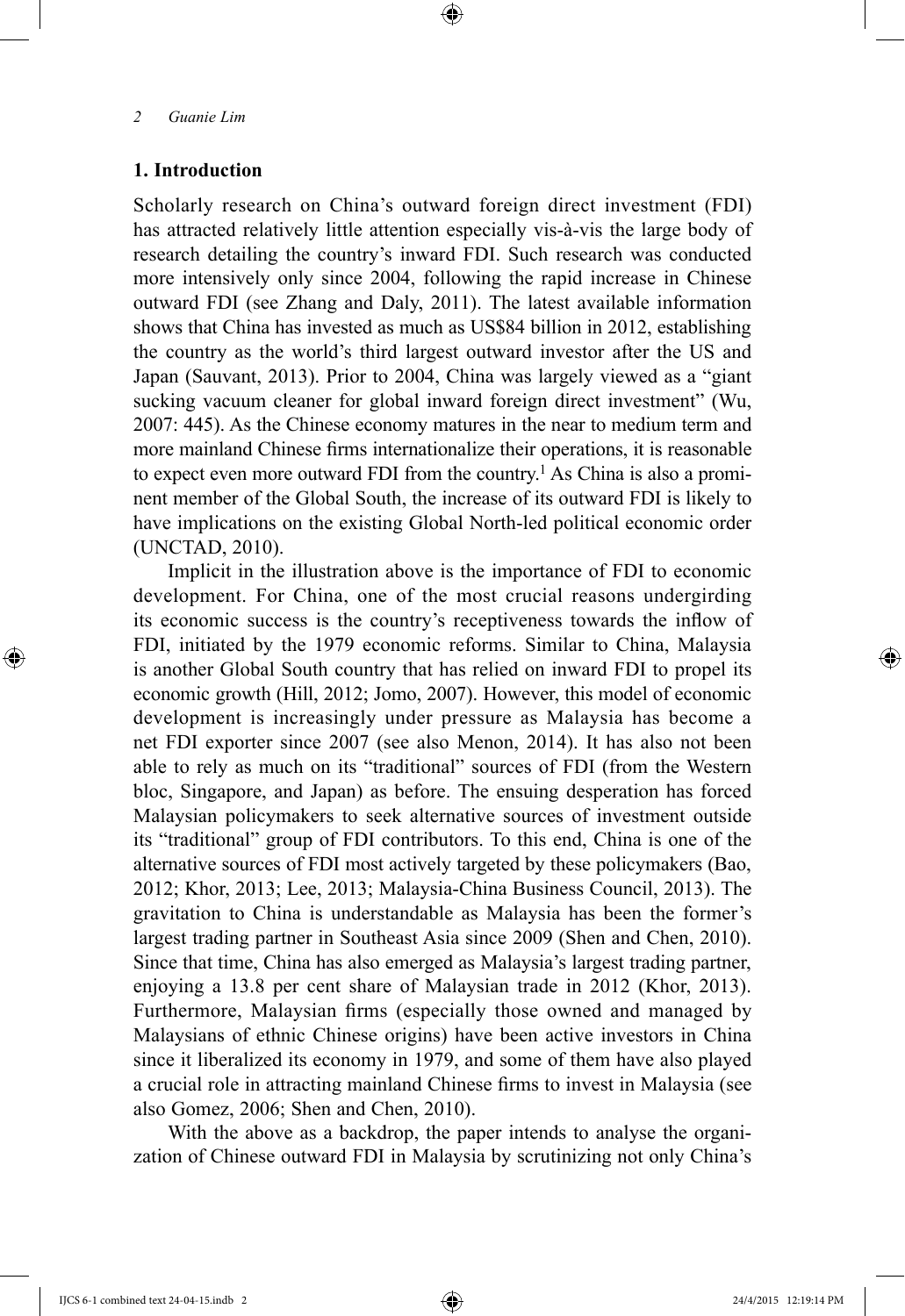unique and changing political economic context, but also Malaysia's. In particular, this paper attempts to examine the identities of the coalition partners of mainland Chinese firms (the vessels of the FDI) in their Malaysian investments. It further analyses the similarities and differences of such cross-border cooperation across various economic sectors. More broadly, the paper contributes to existing research detailing "South-South Cooperation", a research area that would likely gain prominence as the emerging economies – led by the likes of Brazil, Russia, India, China, and South Africa (BRICS) – exert their considerable (and still growing) influence in the foreseeable future. Based on personal interviews with parties familiar with the investment of mainland Chinese firms in Malaysia and published reports, this paper argues that a large portion of the mainland Chinese firms have cooperated with the government-linked companies (GLCs) (50 per cent of all firms) in their cross-border investments, while a smaller percentage have cooperated with the ethnic Chinese firms (28 per cent of all firms), and other entities i.e. neither the GLCs nor the ethnic Chinese firms (33 per cent of all firms). The mainland Chinese firms' strong preference of the GLCs is attributed to the dominance of the GLCs in the Malaysian economy, a direct result of the country's ethnocentric economic redistribution model. However, the preference of mainland Chinese firms for the ethnic Chinese firms, the GLCs, and other entities is not uniform across the economic sectors. The preference for the GLCs decreases from the construction (76 per cent), to the manufacturing (29 per cent), and to the other services, agriculture, finance, and information and communication (25 per cent) sectors. Such a trend highlights the close relationship between the GLCs and the government in the construction sector, an advantage which the GLCs have exploited most effectively. On the other hand, the preference for the ethnic Chinese firms increases from a lowly 18 per cent in the construction sector, to 43 per cent and 33 per cent in the manufacturing, and the other services, agriculture, finance, and information and communication sectors respectively. While the ethnic Chinese firms are not able to secure state support as effectively as the GLCs in the construction sector, weakening the likelihood of cooperation with mainland Chinese construction firms, the lack of state support indirectly provides the ethnic Chinese firms with some freedom to expand into other less regulated economic sectors (outside of the construction sector) in which the presence of the GLCs is comparatively weaker. Their eventual success in these sectors has made themselves reliable coalition partners for mainland Chinese firms investing into Malaysia. Similarly, the preference for the other entities increases from a lowly 12 per cent in the construction sector, to 43 per cent and 58 per cent in the manufacturing, and the other services, agriculture, finance, and information and communication sectors respectively. Mirroring the cross-border cooperation pattern of their mainland Chinese counterparts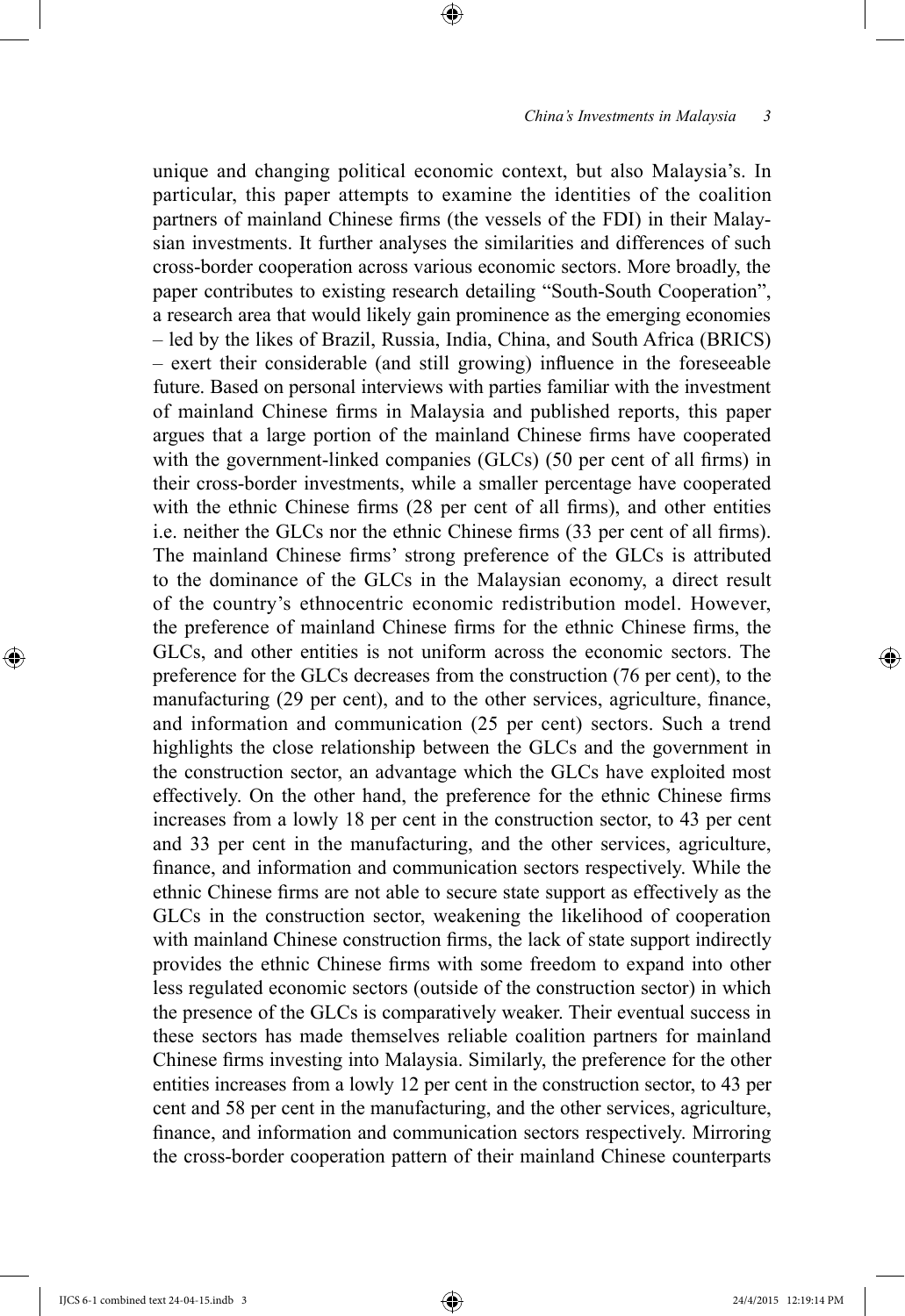who have relied on the ethnic Chinese firms, this group of mainland Chinese firms has exploited the greater economic liberty outside the construction sector, i.e. sectors in which the participation of the GLCs is less active.

This paper begins with a critique on the theoretical underpinnings of the emergence of the mainland Chinese firms and its relationship to China's broader political economy. It emphasizes that the heavy presence of the Chinese state and associated patron-client networks have indirectly "toughened" these firms up in the domestic economy. The experience gained from operating in such a difficult setting has in turn eased their transition when they invest abroad, especially to countries with a similar political economy, i.e. weak corporate governance and heavy presence of the state sector in the economy. Illustrating the emergence of both the GLCs and the ethnic Chinese firms in Malaysia, it also underlines the need to be sensitive to the capitalist development and state-society relations in the host country (Malaysia). In the next section, the paper offers an analysis of Chinese outward investment, emphasizing its impact in Southeast Asia (especially Malaysia). This is accompanied by an identification of the gap in knowledge in the body of literature detailing Chinese outward FDI entering Malaysia. It then describes the research methodology before the major coalition partners of the mainland Chinese firms in their Malaysian investments are examined. This is followed by a discussion of the findings. The paper concludes with a summary of the main arguments and research findings, along with an analysis of their policy implications.

## **2. Theoretical Framework**

There are a number of theories on the existence and growth of FDI, of which Dunning's eclectic paradigm (Dunning, 1988, 1993, 2000) is one of the most widely accepted. While this body of research is insightful in its own right, there has been some critique on the inadequacy of such theories in explaining outward FDI from developing countries (of which China is a key member). This is because they are modelled almost exclusively on the behaviours of relatively experienced multinational companies (MNCs), especially those from the Global North i.e. US, Europe, and Japan (Buckley *et al.*, 2007; Wei, 2010). Put another way, much less information is available on the behaviours of MNCs from developing countries such as China. More broadly, this lack of insight is perplexing as it does not commensurate with the comparatively larger corpus of literature detailing "South-South Cooperation" (see Alden and Vieira, 2005; Aykut and Ratha, 2004; Jilberto and Hogenboom, 2012; UNCTAD, 2010). In view of this situation, one is left wondering whether mainland Chinese MNCs behave differently compared to their counterparts from the Global North. To this end, this paper argues that a more critical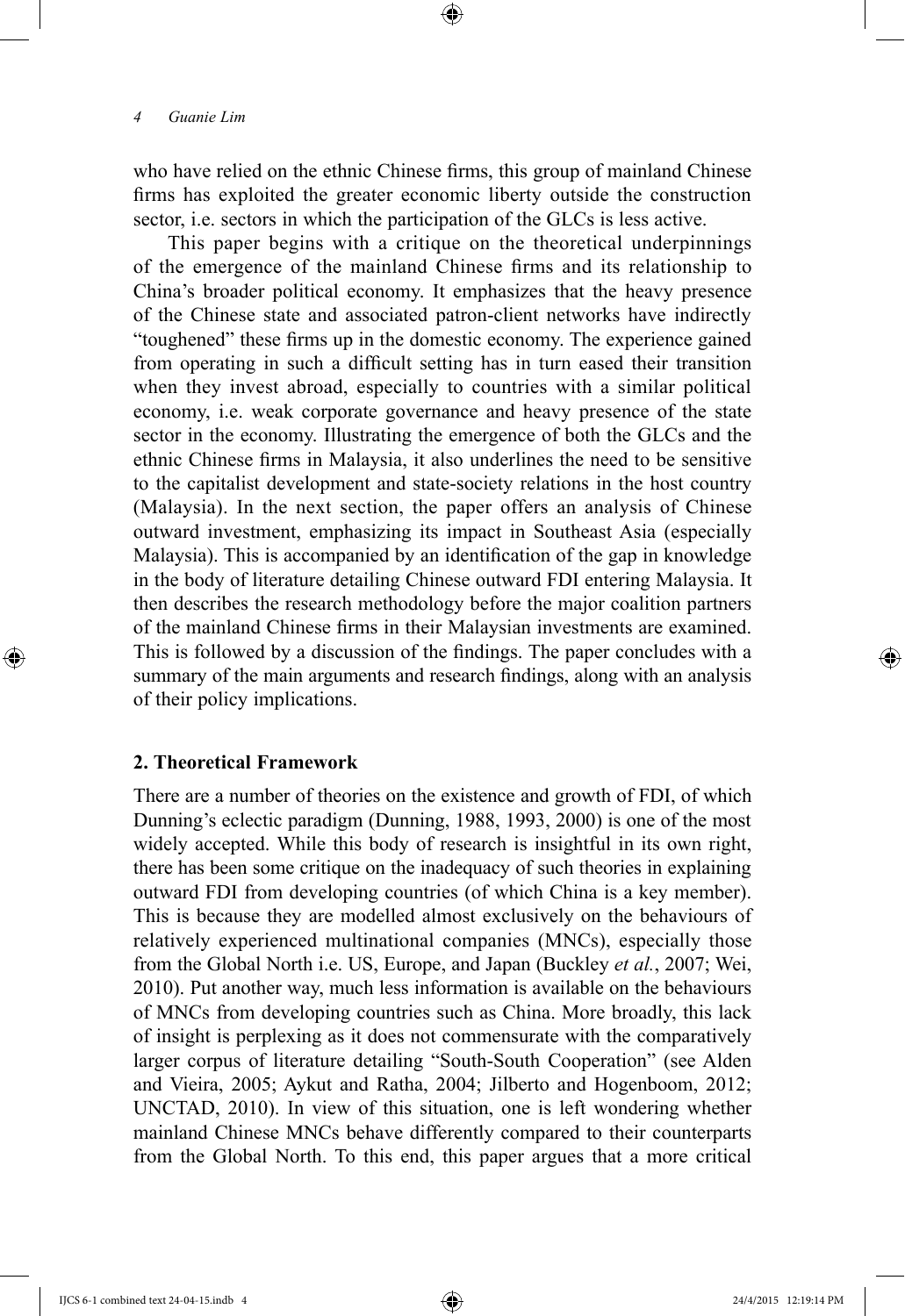insight examining the political economy of the home (China) and host (Malaysia) countries, and the relationship linking their broader political economy to the corporate strategies of firms operating within specific economic sectors, is needed. Such a perspective is compelling because – should past data on the direction and intensity of China's outward flow of FDI provide a good indication of future performances – an increasingly larger number of mainland Chinese firms would be extending their operations beyond their national borders in the search for new markets and higher profits.

To better understand the outward investment of mainland Chinese firms, and how it takes root in Malaysia across different economic sectors, a more situational perspective is needed. Echoing Dicken (2011), this paper asserts that the *specific circumstances* of the investment scenario need to be taken into consideration. It also stresses the importance of being sensitive to the political economy prevalent in both the home (China) and the host country (Malaysia) of the firms involved. More specifically, this paper explores the identities of the partners of mainland Chinese firms in their investment abroad (in this case, it is Malaysia), and the reasons undergirding such collaboration by critically analysing empirical data on Chinese outward FDI entering Malaysia and literature detailing *capitalist development* in the former and the latter. As the following sections would reveal, the mainland Chinese firms predominantly cooperate with Malaysia's GLCs in their Malaysian investments, particularly in the construction sector. This development is partly the outcome of Malaysia's unique combination of ethnocentric policies and "pick the winners" approach, which encouraged the formation of the GLCs and their subsequent domination of the economy. In other words, the mainland Chinese firms' choice of coalition partners reflects the capitalist development and state-society relations of Malaysia, aftereffects of the country's decadesold political economic mantra of wealth redistribution along ethnic lines. In addition, the mainland Chinese firms are not averse to such an interventionist stance for they also operate in a similar set of political economy (albeit with some variance) and have gained substantial experience in navigating the patron-client networks interconnecting the state and the private sector before venturing abroad.

## *2.1 Capitalist Development: The Chinese Way*

Upon the unification of China in 1949, the China Communist Party (CCP) organized a series of import substituting industrialization (ISI) in heavy industries led by newly formed state-owned enterprises (SOEs). Mao Zedong, chairman of the CCP, had wanted to build a socialist economic system, yet these efforts did not attain much success because of a low level of capital and expertise, obsolete technology, poor management system, and lack of willing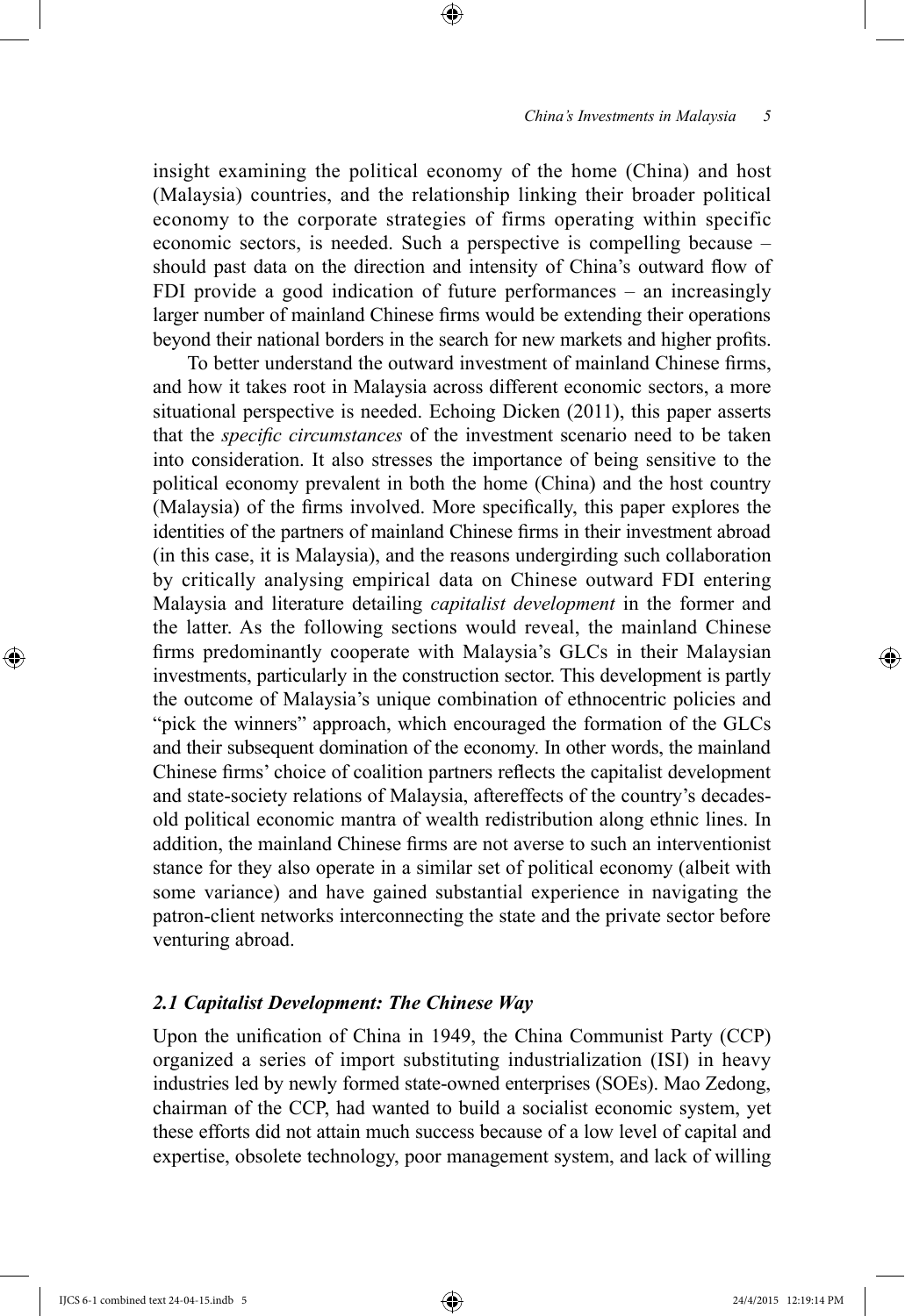buyers for such products (Studwell, 2013). The situation worsened in 1960 as the Soviet Union withdrew all its advisers and discontinued aid to China after irreconcilable political and ideological disagreements emerged between the leadership of both countries (Vu, 2010). Until that point, the Soviet Union was the largest backer of the Chinese state, offering the latter advice and aid.

The desperation that ensued compelled Deng Xiaoping, China's post-Mao reformist leader, to push for a new development policy in 1979. Deng's reform was largely centred on two interrelated pivots – attraction of FDI and the professionalization of the SOEs. As Pereira and Tong (2005) explained, MNCs were encouraged to invest in China, especially to form joint ventures with the SOEs, so that technological and managerial expertise can be transferred to the Chinese. Many of these SOEs were also gradually privatized and internationalized during the process. One of the often-cited examples of such an inward FDI-induced growth is the Haier Group, which started out as a small and ailing SOE before becoming one of the best known names in the home appliances industry (see Liu and Li, 2002). The post-1979 reforms provided Haier with an opportunity to forge partnerships with other more well-managed foreign firms. In 1985, Haier entered into a joint venture with Germany's leading appliance maker, Liebherr, which allowed the Chinese SOE to tap into the expertise of its German partner. More specifically, Haier gained valuable managerial and technical competence from such an arrangement (see also Deng, 2003; Warner *et al.*, 2004). In terms of marketing capability, it not only enabled Haier to sell a broader (and better quality) range of products to the domestic Chinese consumers but also to the comparatively more sophisticated Western markets, a rarity for Chinese producers in the 1980s. To further consolidate its position, Haier utilized different internalization advantages available to it and adopted corresponding strategies (depending on the context) such as establishing its own manufacturing facilities outside of China (targeting the unique demands of the host market) and exporting finished goods directly out of its Chinese factories (relying on distributors in the export market) to serve its large and growing overseas market.

Notwithstanding the success story of Haier, one must also understand the broader dynamic surrounding the mainland Chinese firms. More importantly, China's opaque business environment (i.e. weak corporate governance structure and rule of law) and its relationship to the growth of mainland Chinese firms and their internationalization efforts must be unpacked. Yeung and Liu (2008: 71) observe that "many large state-owned enterprises – turned mainland transnationals – occupy monopolistic positions in China's enormous domestic market, in which predatory corporate behaviours are often observed and tolerated". This development enables less well-managed SOEs to exercise their monopolistic power without due consideration of business risks and fear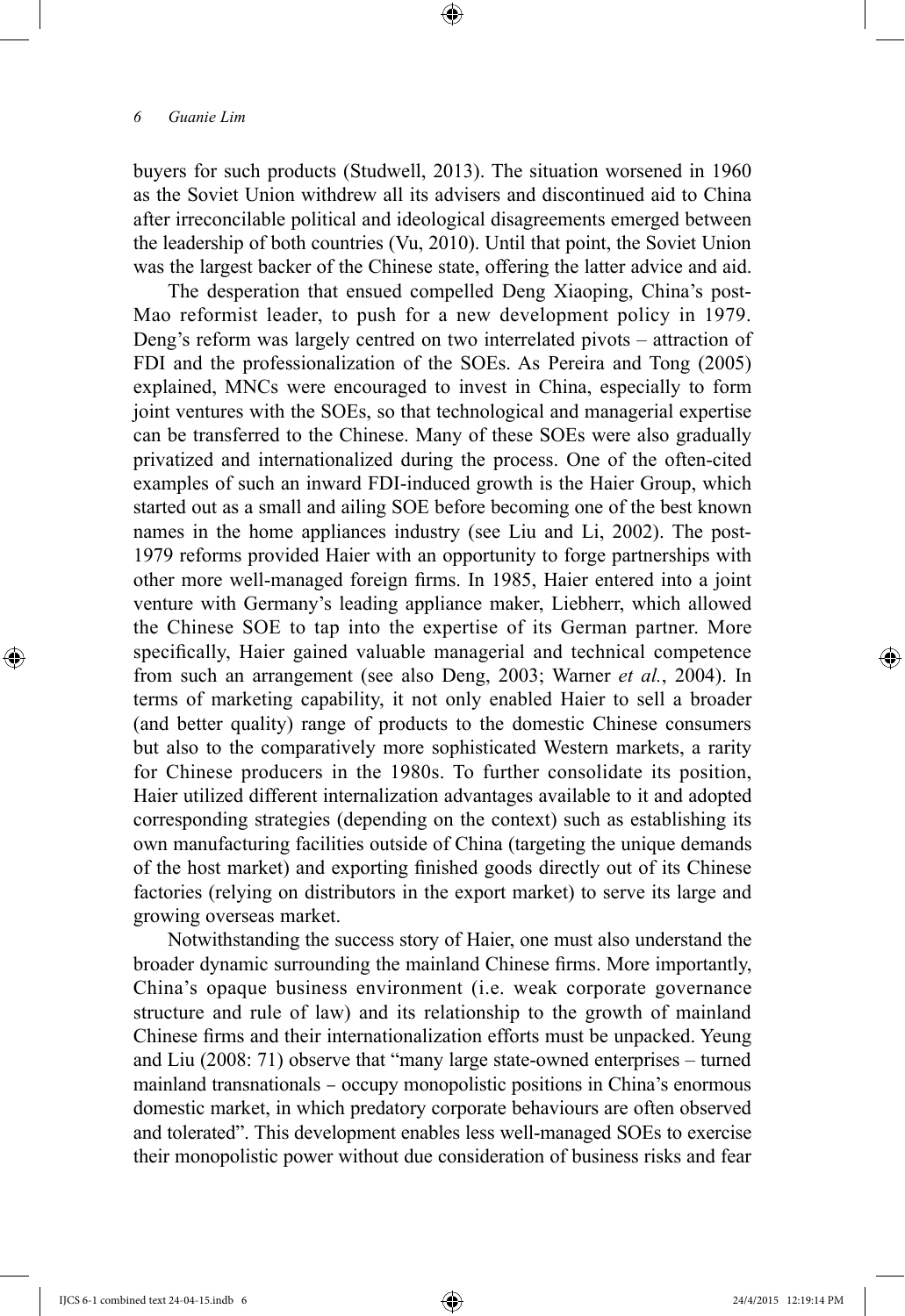of failures, becoming "too big" to fail and "too powerful" to be questioned. Enjoying strong political clout in the home country, some of these SOEs adopt a reckless and less-than-honest approach in their international investments. In extreme cases, international investments have even served as a conduit through which well-connected company executives and their cronies receive huge payoffs and kickbacks from host country bankers, underwriters, and joint venture partners (Yeung and Liu, 2008).

Nevertheless, the mainland Chinese firms' familiarity in operating in a relatively challenging business environment, and experience in managing complex patron-client networks (both in China) have indirectly helped them when they invest in other developing countries in which a similar political economy is also present (see Michel and Beuret, 2009). The "baptism of fire" in China is especially relevant for their outward FDI in developing countries in which formal management systems are less effective than the centralization of information and decision-making (Yeung and Liu, 2008). Reflecting the business knowledge gained through years of operating in China's unique political economic environment, many of the Chinese firms opt for a highly centralized management protocol in their cross-border operations, underscoring their reliance on swift decision-making, operational flexibility, and high adaptability to the host country's business conditions (Yeung and Liu, 2008). Moreover, many of the mainland Chinese firms do not regard the weak corporate governance structure and rule of law in most (if not all) of the developing countries as significant hurdles in their internationalization efforts. To circumscribe these complexities, one of the most common measures is to enter into joint ventures with influential and well-connected firms from the host economies (see Wu, 2005). Wary of such manoeuvring, some critics have even accused these firms (and the Chinese state) of exacerbating the already dire situation of the FDI recipient states (Moyo, 2012; Naím, 2007).

### *2.2 Capitalist Development: The Malaysian Way*

For Malaysia, the state has played an active role in developing the economy since its independence in 1957. The interventionist stance is further solidified following the 13 May 1969 (mainly) Malay-Chinese sectarian violence. It is often argued that one of the primary causes of this incident is the growing socioeconomic inequality between the major ethnic groups, particularly between the relatively poorer native Malay and the richer Chinese (Gomez and Saravanamuttu, 2013; Teh, 2002). To eliminate poverty and achieve economic parity among the ethnic groups, an ambitious 20-year social engineering plan, the New Economic Policy (NEP), was implemented in 1971. Although the NEP officially ended in 1991, it has continued to flourish under the guise of other development plans. The NEP and its successor programs (hereafter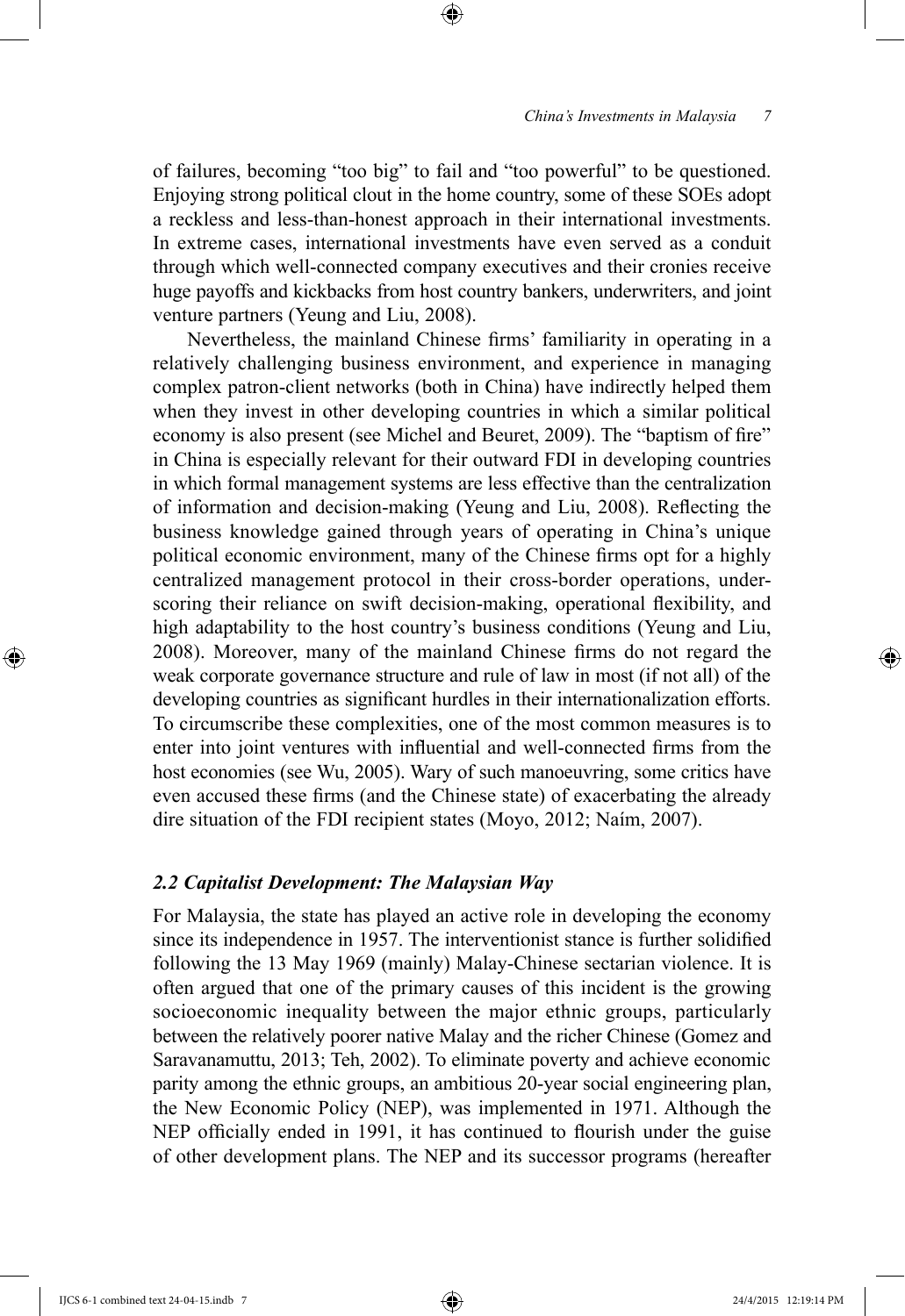referred to as simply the NEP) are based on the principle of affirmative action favouring the majority *Bumiputera* (essentially Malay) ethnic group, often at the expense of other ethnic groups (Ooi, 2013; Pua, 2011).

The socioeconomic means to implement the NEP are diverse, but one of the government's more direct measures is to employ GLCs to venture into major sectors of the economy on behalf of the ethnic Malays (Gomez, 2013). Such a paradigm is epitomized by the 1980s decision to implement the stateled ISI in heavy industries such as automobiles, steel products, and cement. To ensure their success, the government imposed import quotas and high excise and import duties to shield the domestic market from foreign competition (Lee, 2012). These GLCs were viewed as proxies of Malay wealth, but corporate ownership were still concentrated in the GLCs themselves rather than in the hands of individual Malays (Shome and Syahira, 2009). In response, Mahathir Mohamad, Malaysia's longest serving Prime Minister (1981 to 2003), stressed the need to nurture ethnic Malay businessmen in control of well-capitalized firms (not limited to the pre-existing GLCs of that time) with international reputation, an effort that would constitute part of his Bumiputera Commercial and Industrial Community (BCIC) policy (Gomez, 2009). Furthermore, Mahathir's strong emphasis on redistribution along ethnic lines meant that it was politically difficult to groom other more wellcapitalized and better-managed firms that were owned by the ethnic Chinese minority for these industrialization efforts (Studwell, 2013). While their rise was meteoric, almost all of these well-connected Malay entrepreneurs and the firms that they headed ran into difficulties during the 1997 Asian financial crisis. The government subsequently bailed out several of these firms and renationalized key privatized projects, making them de facto GLCs (if they were not already prior to this) (Gomez, 2012). Such extravagance was most glaring in the construction sector (see Wain, 2009). Despite the subsequent reprivatization exercise of some of the bailed out and restructured GLCs, many of them are only partially divested and continue to remain government-linked and controlled. The unsuccessful industrialization drive of these GLCs has not only drained the coffers of the government, but also stunted the country's manufacturing capacity, especially in the heavy industries. Exacerbating this situation is the lack of transparency in the management of these GLCs (see Athukorala and Waglé, 2011).

Yet, how do the Malaysian Chinese firms manage the pro-Malay statesociety relations? Jesudason (1997) illustrates that some of the well-capitalized ethnic Chinese firms have forged political alliances with elites from the United Malays National Organization (UMNO), Malaysia's most influential political party and the chief architects of the NEP, for the growth of their enterprises. For instance, he argues that Quek Leng Chan (head of the powerful Hong Leong Group) utilized his alliance with Anwar Ibrahim, Malaysia's then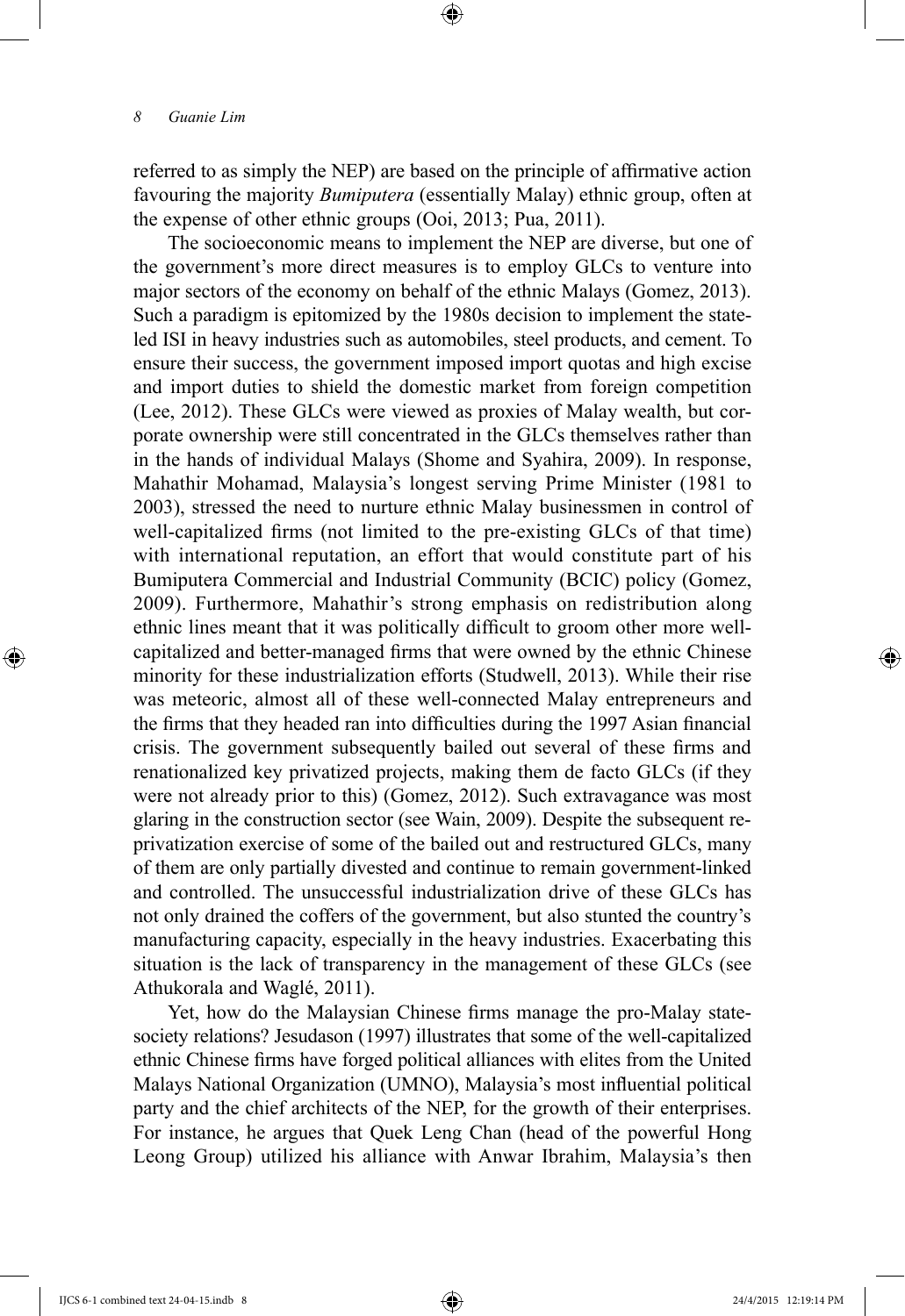Deputy Prime Minister and current opposition leader, in the taking over of the banking and financial arms of Khoo Kay Peng's Malayan United Industries Berhad (MUI) in 1993. Prior to this event, it was alleged that Khoo's lack of support for Mahathir (the then Prime Minister) in the 1987 UMNO elections meant that he "was not in the government's good books" (Jesudason, 1997: 128). The political dimension of this acquisition is underscored further as "Quek was able to persuade Khoo to sell off the companies by offering political leverage to expand the companies' branch networks, which had remained frozen" (Jesudason, 1997: 128). Despite the close ties with the political elites, the ethnic Chinese firms generally receive comparatively less support from the state vis-à-vis the GLCs (see also Gomez, 2009; Tipton, 2009). This is particularly true for the ethnic Chinese firms operating in the construction sector as they are in direct competition with the GLCs. Moreover, the Malaysian Chinese firms enjoying state rents, at least during the Mahathir era, were required to apportion these concessions to well-connected Malay firms (and GLCs) (Gomez, 2012). In the manufacturing sector, Studwell (2013) shows that Malaysia's adoption of the NEP, especially its selection of the GLCs over the country's most successful ethnic Chinese firms in the ISI programs, has proven to be a double-edged sword for some of these ethnic Chinese firms. While they have been overlooked in terms of state support, they are allowed to operate with much less surveillance from the Malaysian state vis-à-vis firms enjoying state support. This has in turn provided them with a greater degree of freedom to pursue other types of business activities, usually related to their core businesses. To this end, some of the ethnic Chinese firms have indeed been hugely successful at exploiting their expertise in the manufacturing industry. For instance, Oriental Holdings Berhad (owned and managed by the Loh family) had set up a plant in Penang to assemble Honda motorcycles as early as 1969. The experience gained from assembling motorcycles proved useful as it helped the firm to expand into related and higher value-added manufacturing activities such as car assembly, and the design and production of vehicle components (Gomez, 2002). However, many of the ethnic Chinese firms are increasingly unable to upgrade their technical and managerial know-how to compete in the more knowledge-intensive and higher value-added operations of newer (manufacturing-related) economic activities such as modular electrical/electronic production and biomedical research (Henderson and Phillips, 2007). Overall, the ethnic Chinese firms are still able to thrive in this discriminating environment not only because of political support, but also because of their strong entrepreneurial ability and their recourse to the socioeconomic networks that the various ethnic- and clan-based trade associations provide them with, which have roots dating back to the pre-independence era. While the well-capitalized ethnic Chinese firms have gradually moved away from these socioeconomic networks, many of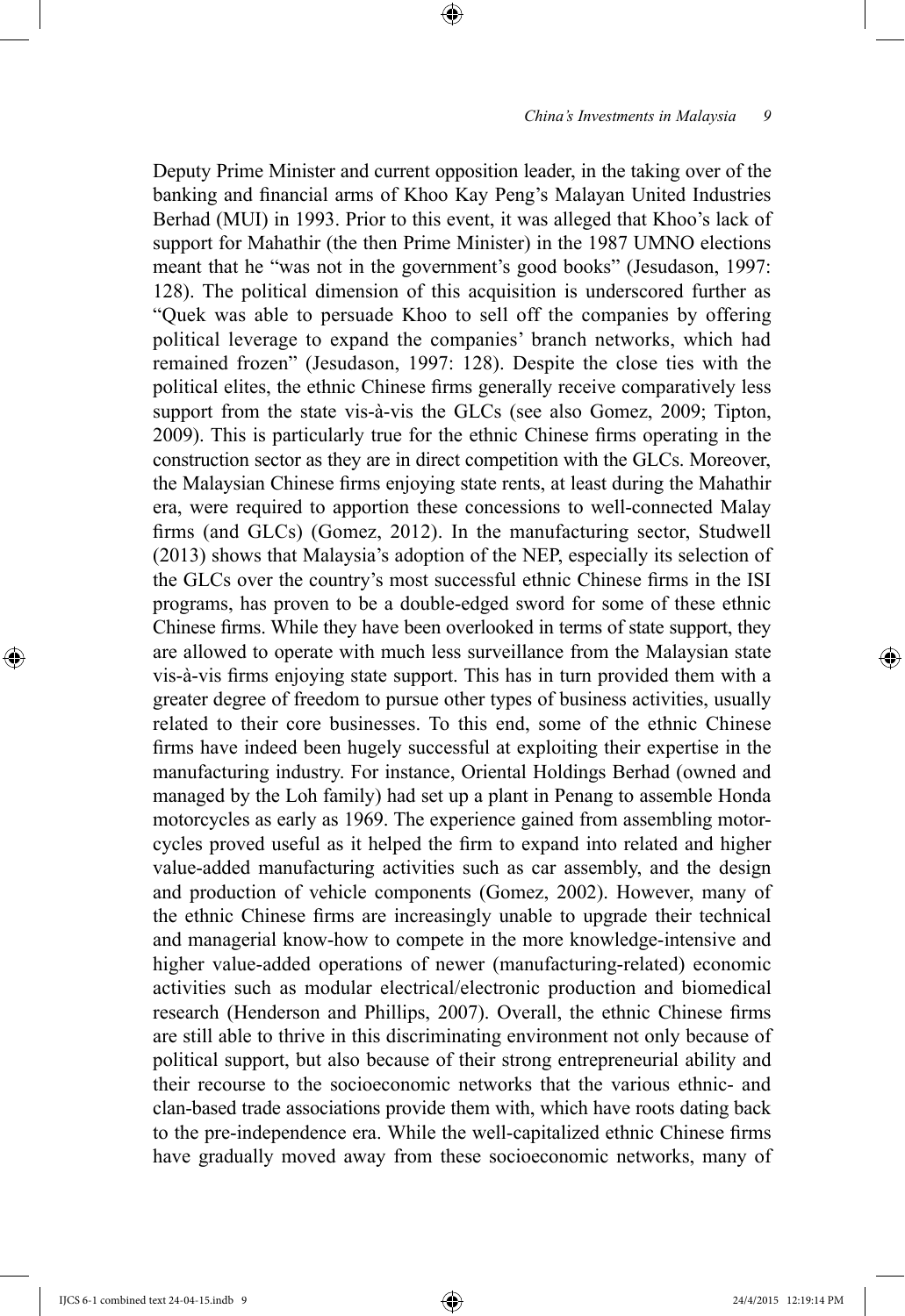the country's ethnic Chinese firms (particularly those in industries enjoying a relatively lower capital intensity e.g. trading and services) are still reliant on them (see Jesudason, 1997; Zwart, 2007).

As a result of the protection of the GLCs and the resilience of the ethnic Chinese firms, both of which were already big players in the economy prior to the 1997 Asian financial crisis, they have been able to further cement their status in the years following the crisis. For the GLCs, Menon and Ng (2013) illustrate that the large and growing presence of GLCs has been crowding out private investment in the Malaysian economy in the post-1997 years. While there has not been a similar study on whether the ethnic Chinese firms have crowded out the Malaysian economy, what is certain is that many of them (particularly the well-capitalized and well-connected ones) are able to resist a government intent on wealth redistribution along ethnic lines. Nevertheless, the dominance of the ethnic Chinese firms is not as strong as that of the GLCs, especially in economic sectors in which state support is a crucial factor in their success (i.e. the construction sector). Conversely, many of the ethnic Chinese firms have learnt to channel their entrepreneurial zeal instead to the sectors in which the GLCs are less active at such as small- and medium-scale manufacturing, trading, and services. More importantly, the market power of both groups of firms puts them in a good position to form commercial ties with foreign investors, primarily to acquire technology and other expertise. For the GLCs, one only needs to note Perak State Development Corporation's joint venture with South Korea's Doosan Heavy Industries and Construction Company Limited in the establishment of a cement producing facility in the state of Perak. The joint venture brings the best out of both parties – the latter's expertise in cement making and the former's close relationship with the authorities and marketing experience in the domestic market (Jomo, 2007). The ethnic Chinese firms are no less adept in their cooperation with foreign investors. An often-cited example is MBM Resources Berhad's lead role in the establishment of the Perusahaan Otomobil Kedua Berhad (Perodua), a 1993 automobile joint venture between MBM Resources, two GLCs, and two other Japanese MNCs (Daihatsu and Mitsui). Perodua has subsequently established itself as a successful compact car maker, with a growing capacity to export its products. In this venture, Daihatsu and Mitsui provide the manufacturing competency while their Malaysian counterparts contribute by bringing their knowledge of the domestic and regional marketplace to the table (see Gomez, 2012). The ability of the GLCs and the ethnic Chinese firms to secure FDI to advance their corporate goals combines well with the Malaysian state's generally positive attitude in courting FDI to fuel economic growth, complementing its reliance on the GLCs to participate in the economy directly and its ambivalence towards the ethnic Chinese firms. Apart from the sectors in which the GLCs are protected, e.g. the ISI programs and domestic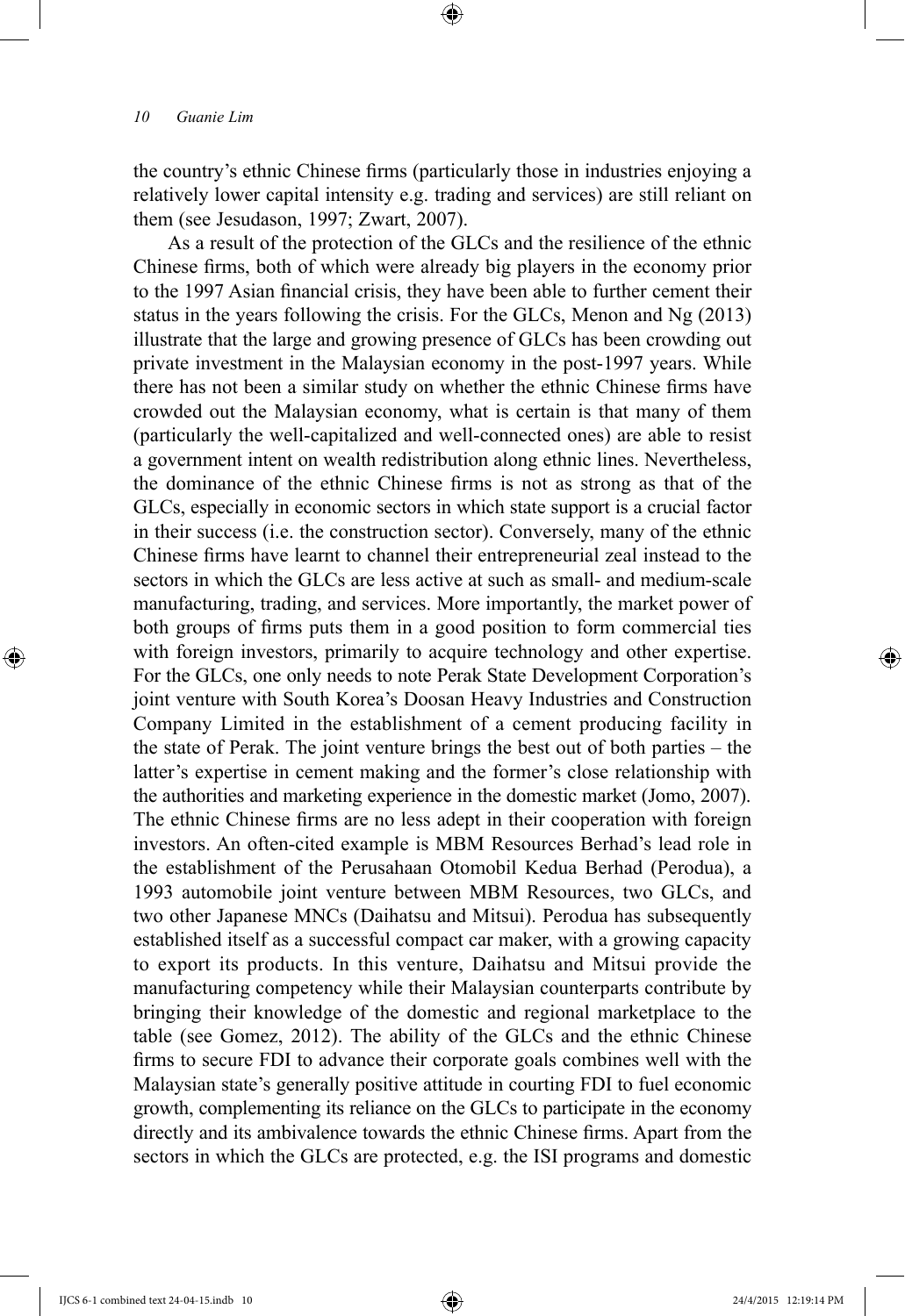construction, the state has generally adopted a liberal approach towards foreign capital. As a result, foreign investors are not averse to investing in sectors in which the GLCs are absent or inactive in (Jomo, 2007; Lim, 2014). One only needs to look at the vibrant and export-oriented electronics sector in the northern state of Penang for a classical example of this type of inward FDI-induced growth (Henderson and Phillips, 2007).

The above paragraphs have showcased the ability of mainland Chinese firms in navigating opaque business environment (e.g. forging joint ventures with well-connected firms from the host country) when they invest abroad, and the receptiveness of Malaysian (GLCs and ethnic Chinese) firms in establishing alliances with foreign firms investing in Malaysia. More generally, both mainland Chinese and Malaysian firms display competencies in managing complex patron-client relationships in difficult environments, and strong business acumen. Also alluded to in the paragraphs above is the need to examine the political economy of the home and host countries (China and Malaysia respectively), focusing on their capitalist development and statesociety relations.

#### **3. China's Investment in Malaysia**

Figure 1 depicts the outward flow of China's FDI from the years 1990 to 2012. It can be observed that the outward FDI has been relatively low during the 1990s, but escalated exponentially after 2000.





Source: United Nations Conference on Trade and Development.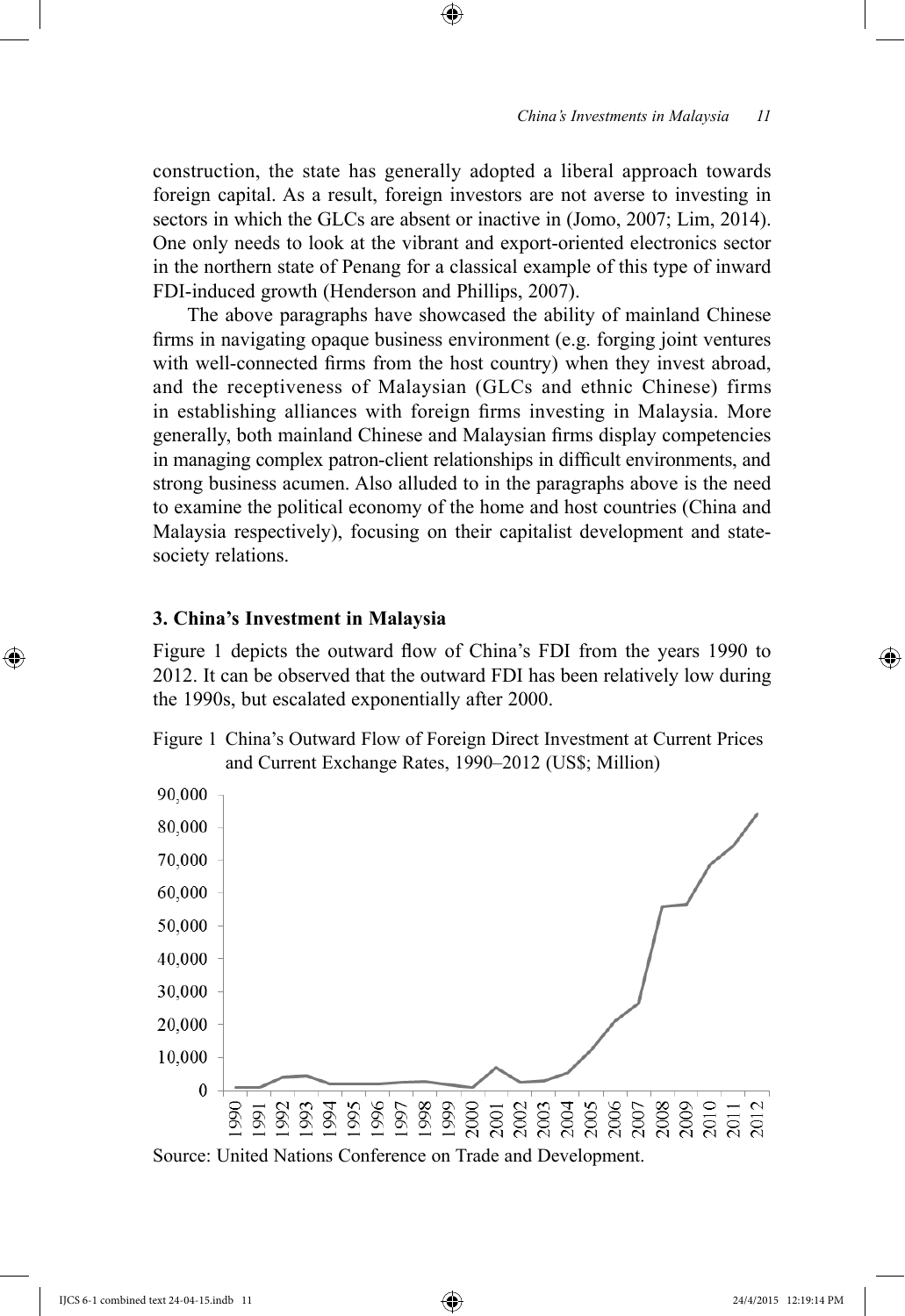While China remains the most attractive country in the world in attracting FDI, it has also become one of the largest outward investors since the turn of the century (see UNCTAD, 2012). Geographically, China's outward *flow* of FDI is unevenly distributed across the continents with its investments mostly going to Asia (67 per cent) and Latin America (15 per cent) (see Figure 2). These two continents account for 82 per cent of China's outward FDI from 2003 to 2012. Within Asia, Hong Kong is the largest recipient, capturing 84 per cent of Chinese outward FDI. Hong Kong's low tax and business-friendly environment is much appreciated by investors, including those from China. As Yeung and Liu (2008) argue, Hong Kong is an attractive location for the "round-tripping" of Chinese outward FDI back to China itself. To this end, some of the mainland Chinese firms first register their businesses in the citystate (transferring capital from China to Hong Kong in the process), then subsequently invest back into China in order to enjoy preferential treatment for inward FDI (see also UNCTAD, 2012). Nevertheless, Sutherland and Ning (2011) illustrate that while a significant amount of this outward FDI does "round-trip" back to China, an unknown amount may also "onward-journey" to third countries.

Within Southeast Asia, Singapore is the largest recipient of China's outward *flow* of FDI, capturing 41 per cent of the market share (see Figure 3). Like Hong Kong, Singapore is a top performer in the attraction of FDI primarily because of a low tax and pro-business environment. It is also seen as a gateway to the surrounding "hinterland" economies, e.g. Indonesia and





Source: CEIC Data Manager.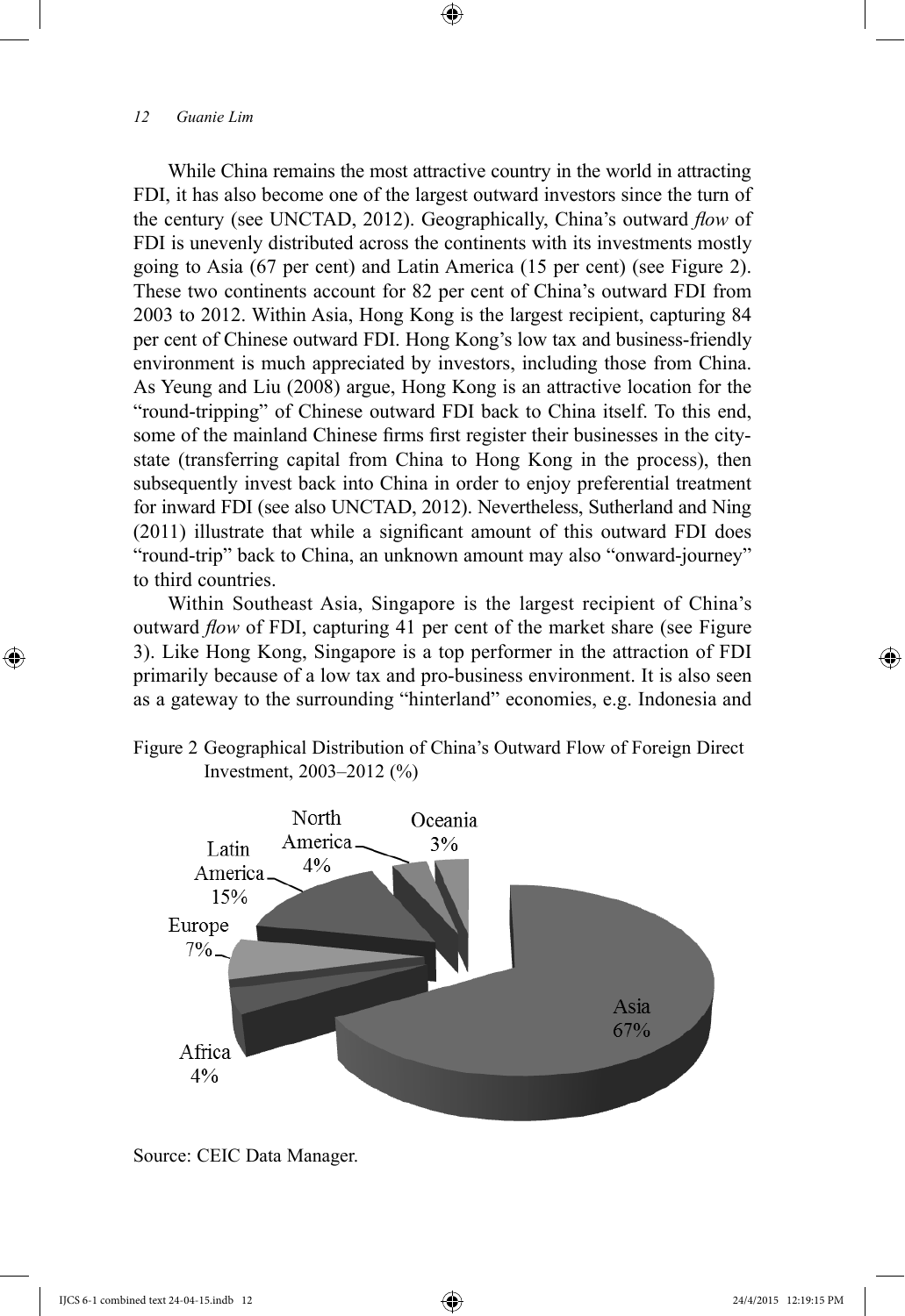

Figure 3 Geographical Distribution of China's Outward Flow of Foreign Direct Investment in Southeast Asia, 2003–2012 (%)

Source: CEIC Data Manager.

Malaysia (see UNCTAD, 2012). The second and third largest recipients in the region are Indonesia (12 per cent) and Burma (11 per cent) respectively, but their gap from the top spot is significant. Malaysia, on the other hand, is only able to garner 3 per cent of Chinese outward FDI designated for Southeast Asia.

For Malaysia, it has relied predominantly on FDI from the Western bloc, Singapore, and Japan – its "traditional" sources of FDI – to drive its growth. Therefore, Chinese FDI is still relatively new and modest in value vis-à-vis those originating from the "traditional" sources, a point made in the previous sections. More specifically, China has only begun to invest aggressively into Malaysian shores since 2010 (*Business Times*, 2013b; Lee, 2013; Zhuang and Wang, 2010). Predictably, there is a corresponding lack of research and empirical data on Chinese outward FDI entering Malaysia. While detailed statistics on such investments are not available at this point of time, statements from the Malaysian political and commercial elites (documented in secondary sources) suggest that the mainland Chinese firms invest chiefly in the basic metal (mining and manufacturing), infrastructure, and construction industries (see Bao, 2012; *Business Times*, 2013b; Lee and Ong, 2013). These three industries are also the fields in which Malaysia's ethnic Chinese firms and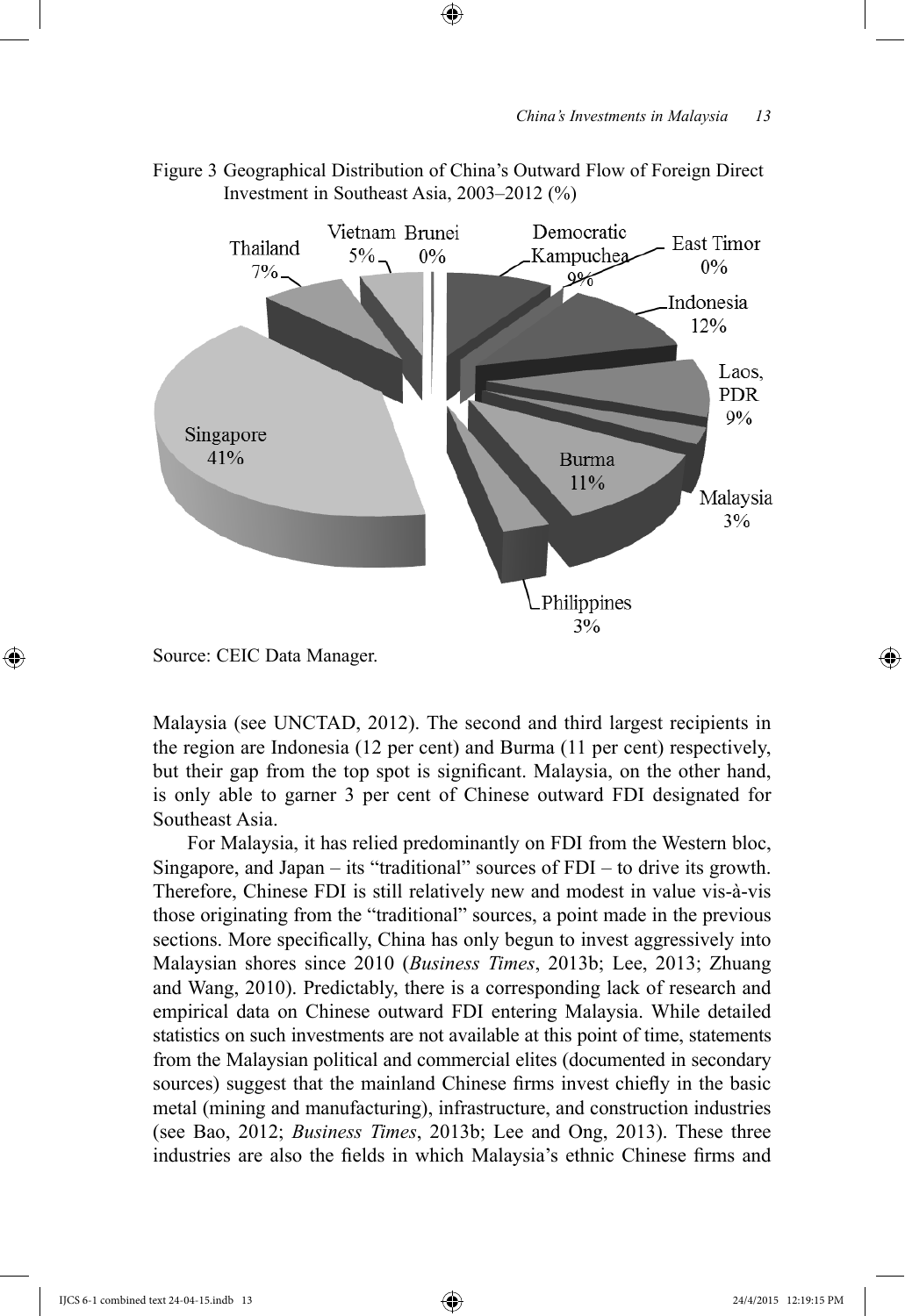GLCs are most active at (see also Menon and Ng, 2013). Seen from this angle, it appears that the mainland Chinese firms have decided to participate in relatively mature economic sectors, either by themselves or by cooperating with other (Malaysian) firms. Yet, it is difficult to present such a position without a detailed research on the subject. The next section would illustrate some empirical data on Chinese outward FDI entering Malaysia, unpacking this issue and the identities of the partners (if any) of these mainland Chinese firms. More crucially, it explores the reasons sustaining such collaboration.

# **4. Methodology**

This paper uses a "mixed method" approach, comprising personal interviews with knowledgeable parties and a reliance on secondary sources, to collect and analyse data on the mainland Chinese firms investing in Malaysia and their major coalition partners (see also Lim, 2014). As Yeung and Liu (2008) have asserted in their research on the outward FDI of mainland Chinese firms, more conventional research methodologies are inapplicable because of the relatively recent and, in some cases, obscure activity of mainland Chinese firms in Southeast Asia. The empirical analysis is based on primary data collected through personal interviews with parties that are familiar with the operations of mainland Chinese firms which have invested into Malaysia, namely active members of the Klang Chinese Chamber of Commerce and Industry (KCCCI), especially those who have regular business interactions with mainland Chinese firms. In addition, officers from the Malaysian trade and investment promoting agencies, and political and business analysts were interviewed. Secondary data published by the Ministry of Commerce (China), the United Nations Conference on Trade and Development (UNCTAD), and the CEIC Data Manager as well as academic manuscripts (e.g. Buckley *et al.*, 2007; Deng, 2003; Lee, 2013; Sutherland and Ning, 2011; Wei, 2010; Yeung and Liu, 2008; Zhang and Daly, 2011) were also referred to.

Thirty-six mainland Chinese firms were eventually identified. In-depth interviews with KCCCI members, trade and investment promoting officers, and political and business analysts were subsequently conducted from November 2013 to December 2013. The perspective of these parties is important as they were well-informed on the investment strategies and the operating mechanism of mainland Chinese firms in general. These interview sessions were open-ended and semi-structured, with a focus on the main coalition partners of these firms in their investments in Malaysia. In particular, the paper explored how and to what extent cooperation with the two main players of the Malaysian economy – the ethnic Chinese firms and the GLCs – help in improving the mainland Chinese firms' access to resources and business prospects. For these 36 mainland Chinese firms, their choice of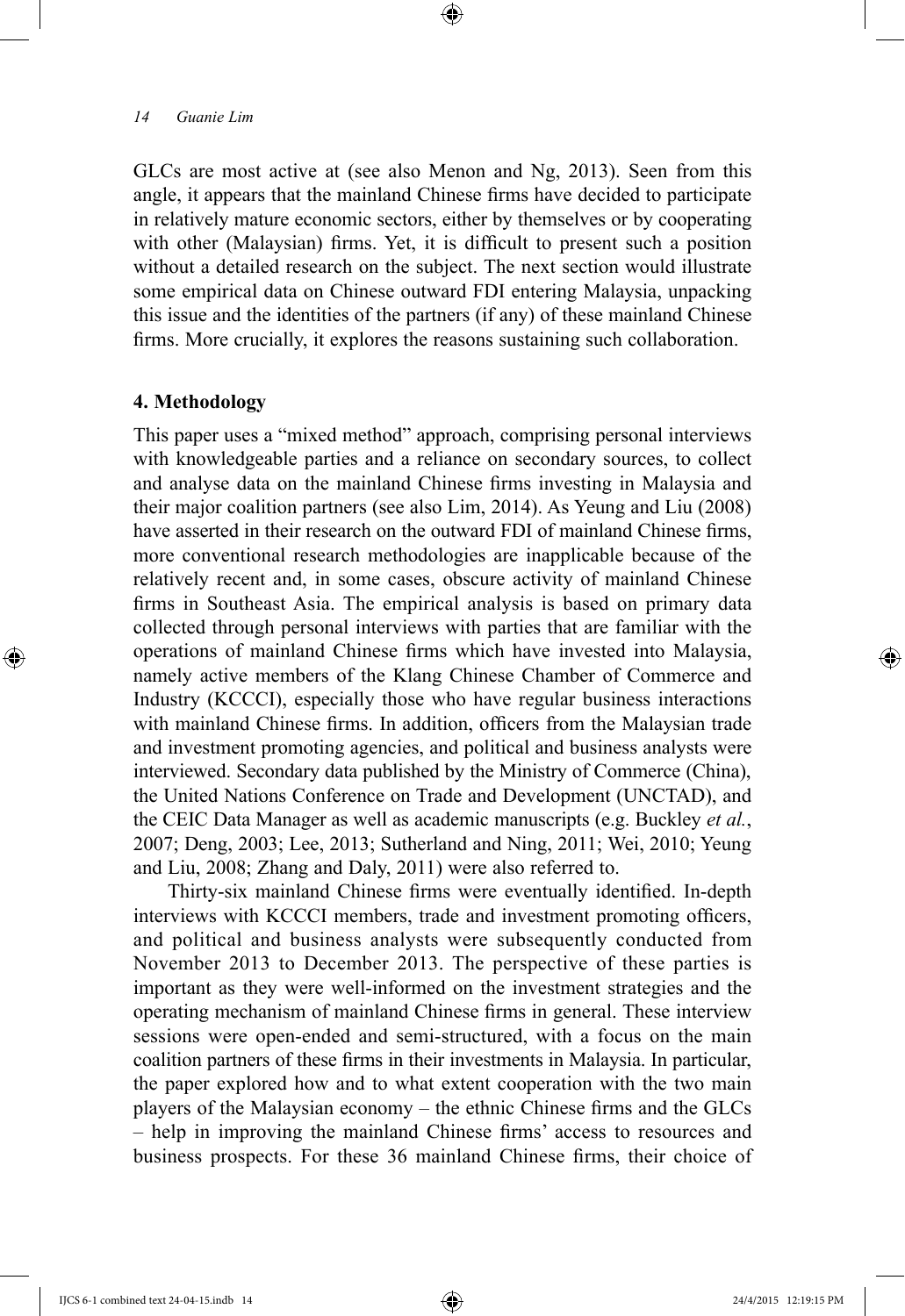coalition partners in Malaysia is not mutually exclusive. Put another way, they cooperate with more than one party, whenever the need arises. Nevertheless, most of these firms have cooperated with only a single coalition partner vis-àvis four (out of a total sample size of 36) which have collaborated with more than one partner. The paper also analysed the sector-specific circumstances driving the internationalization process of these firms. All of the interview sessions were conducted in Malaysia.

Throughout the research, it became apparent that many of the mainland Chinese firms surveyed were SOEs. This is within expectations as mainland Chinese SOEs have traditionally played a leading role in the country's outward investment. Scissors (2011) reports that SOE ownership of the country's outward FDI has averaged about 96 per cent throughout a sevenyear period (from 2005 to 2011). The latest available survey shows that share of SOE ownership has remained dominant, accounting for close to 90 per cent of total outward FDI in 2012 (see Cary, 2013). Some of the SOEs (e.g. Guangxi Beibu Gulf International Port Group Ltd, Macrolink Real Estate Company Ltd, and Sinohydro Group) have also invested in more than one business venture in Malaysia. A substantial portion of the mainland Chinese firms (67 per cent) were involved in construction and manufacturing activities while the rest of their counterparts invested in the other services, agriculture, finance, and information and communication sectors. In addition, a significant proportion of the mainland Chinese firms studied in this paper have invested in Malaysia through joint venture agreements with their coalition partners. Such a discovery is also not surprising as Wu (2005) has highlighted that joint venture and outright acquisition have become increasingly popular modes of cross-border expansion for mainland Chinese firms.

To improve the reliability of the primary data provided by the interviewees, the data were cross-validated with published reports and company websites (if available). The use of these sources of information allowed for data verification and triangulation, which helped to improve data accuracy (see also Sim, 2009). As several of the themes discussed – mainly interethnic ties and state-society relations – are considered sensitive in both China and Malaysia, the interviewees were promised confidentiality. It must nevertheless be cautioned that this research was conducted with a relatively small sample size (n=36) and under non-random conditions.

### **5. Findings: Major Coalition Partners of Mainland Chinese Firms Investing into Malaysia**

Table 1 shows that mainland Chinese firms have cooperated with three major coalition partners when they invest into Malaysia: (i) ethnic Chinese firms; (ii) GLCs; and (iii) other entities (i.e. non-ethnic Chinese firms and non-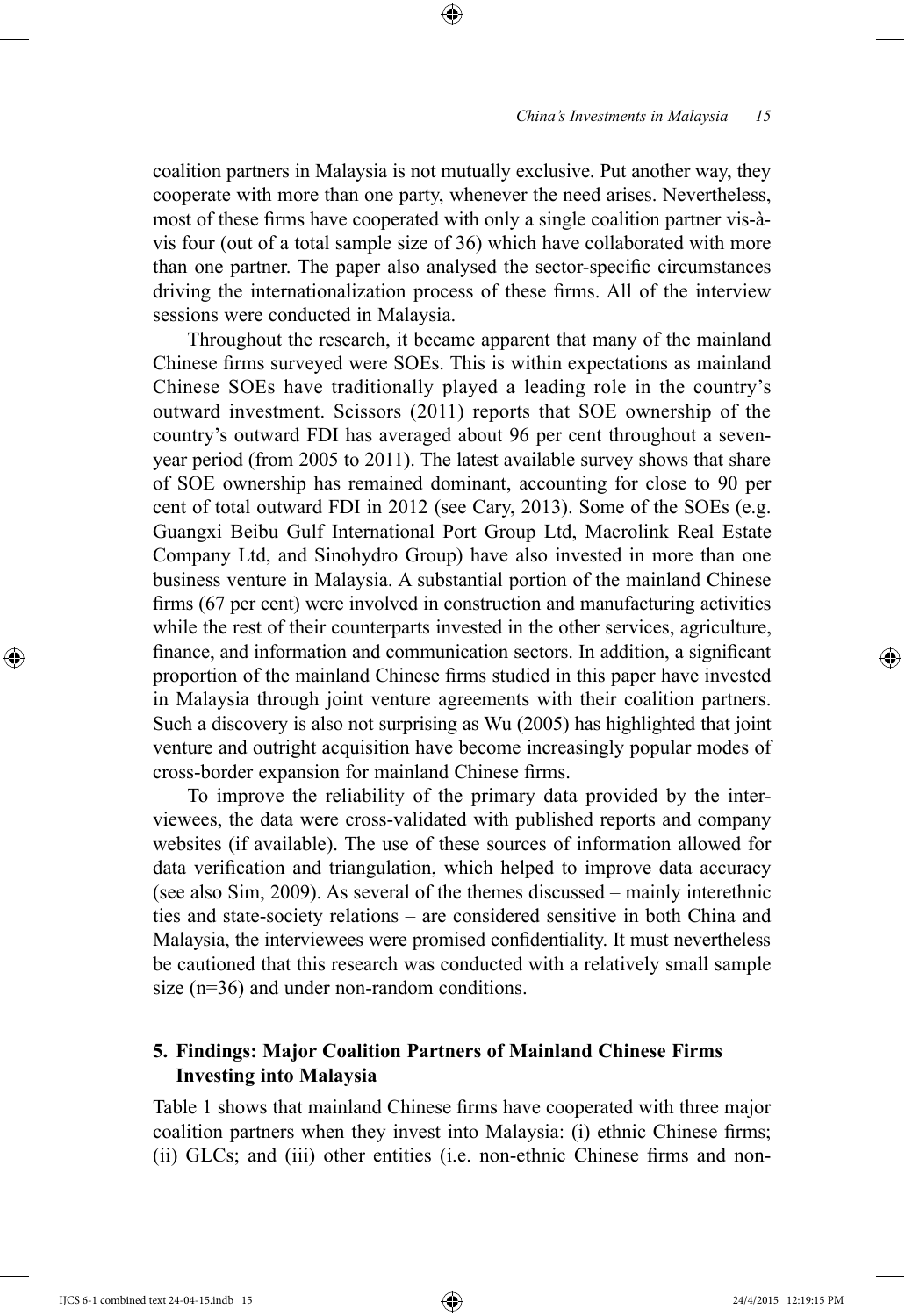| No.          | Firm                                                      | Sector                           | Ethnic<br>Chinese<br>Firms | Government-<br>Linked<br>Companies | Others |
|--------------|-----------------------------------------------------------|----------------------------------|----------------------------|------------------------------------|--------|
| $\mathbf{1}$ | Beijing Urban Construction<br>Group                       | Infrastructure<br>(Construction) |                            |                                    | X      |
| 2            | China Harbour Engineering<br>Company Ltd                  | Infrastructure<br>(Construction) |                            | X                                  |        |
| 3            | China Three Gorges Project<br>Corporation                 | Infrastructure<br>(Construction) |                            | X                                  |        |
| 4            | Export-Import Bank of<br>China                            | Infrastructure<br>(Construction) |                            | X                                  |        |
| 5            | Gansu Chamber of<br>Commerce                              | Infrastructure<br>(Construction) |                            |                                    | X      |
| 6            | Guangxi Beibu Gulf<br><b>International Port Group Ltd</b> | Infrastructure<br>(Construction) |                            | X                                  |        |
| 7            | Guangxi Beibu Gulf<br>International Port Group Ltd        | Infrastructure<br>(Construction) | X                          | X                                  |        |
| 8            | Sinohydro Group                                           | Infrastructure<br>(Construction) |                            | X                                  |        |
| 9            | Sinohydro Group                                           | Infrastructure<br>(Construction) |                            | X                                  |        |
| 10           | Agile Property Holdings Ltd                               | Property<br>(Construction)       | X                          |                                    |        |
| 11           | <b>Country Garden Holdings</b><br>Company Ltd             | Property<br>(Construction)       | X                          |                                    |        |
| 12           | Country Garden Holdings<br>Company Ltd                    | Property<br>(Construction)       |                            | X                                  |        |
| 13           | Greenland Group                                           | Property<br>(Construction)       |                            | X                                  |        |
| 14           | Guangzhou R&F Properties<br>Company Ltd                   | Property<br>(Construction)       |                            | X                                  |        |
| 15           | Hao Yuan Investment Pte Ltd                               | Property<br>(Construction)       |                            | X                                  |        |
| 16           | Macrolink Real Estate<br>Company Ltd                      | Property<br>(Construction)       |                            | X                                  |        |
| 17           | Zhouda Real Estate Group                                  | Property<br>(Construction)       |                            | X                                  |        |

### Table 1 Major Coalition Partners of Mainland Chinese Firms Investing into Malaysia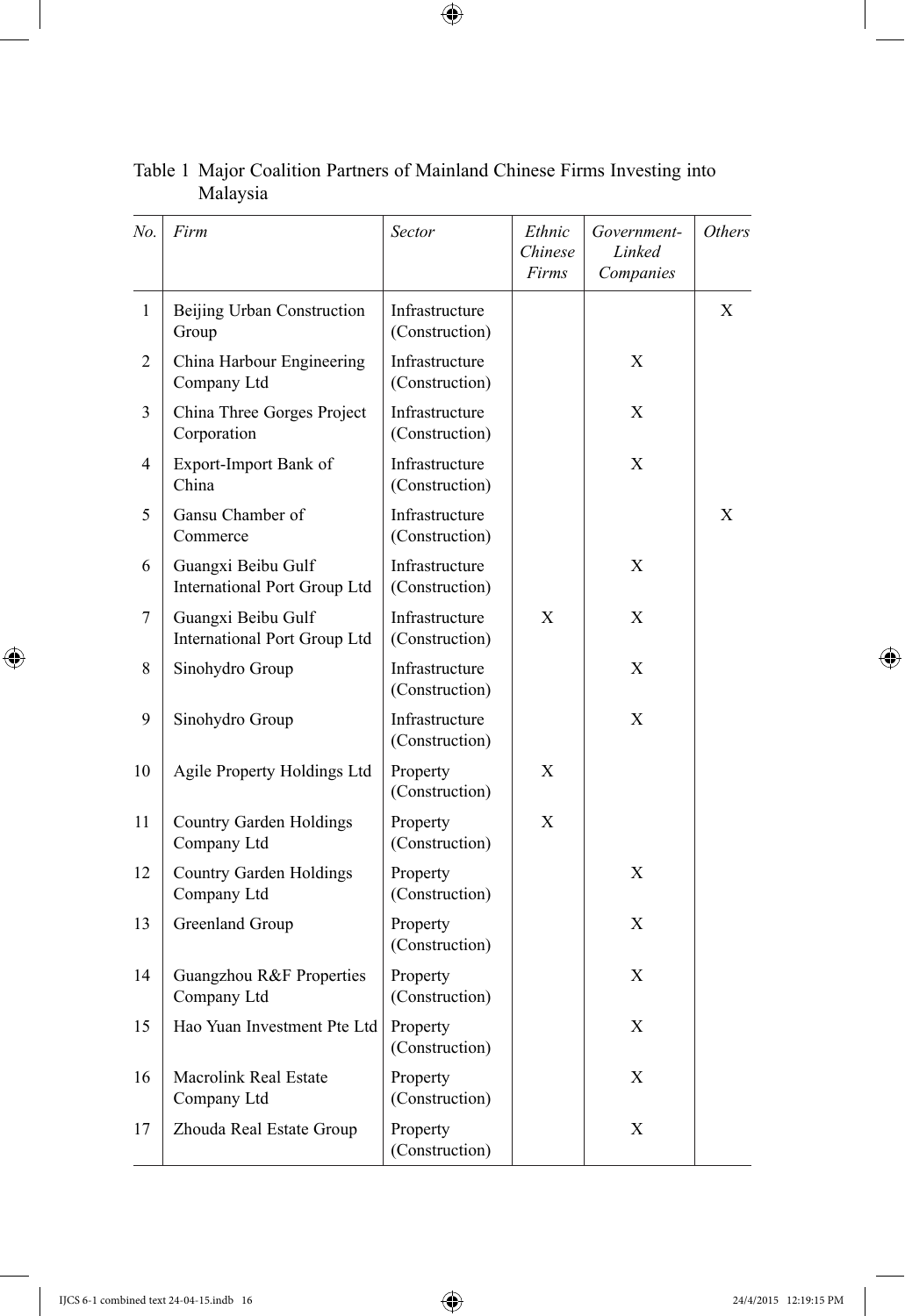Table 1 (continued)

| No. | Firm                                                           | Sector                           | Ethnic<br>Chinese<br>Firms | Government-<br>Linked<br>Companies | Others |
|-----|----------------------------------------------------------------|----------------------------------|----------------------------|------------------------------------|--------|
| 18  | Aluminum Corporation of<br>China Ltd                           | Manufacturing                    |                            | Χ                                  |        |
| 19  | China South Locomotive<br>and Rolling Stock<br>Corporation Ltd | Manufacturing                    |                            | X                                  |        |
| 20  | Comtec Solar Systems<br>Group Ltd                              | Manufacturing                    |                            |                                    | X      |
| 21  | Daiyin Textile and<br>Garment Group                            | Manufacturing                    |                            |                                    | X      |
| 22  | Haier Group                                                    | Manufacturing                    | Χ                          |                                    | X      |
| 23  | Jinan Iron and Steel Group                                     | Manufacturing                    | X                          |                                    |        |
| 24  | Shougang Group                                                 | Manufacturing                    | X                          |                                    |        |
| 25  | Perfect World Company Ltd                                      | Gaming<br>(Other Services)       |                            |                                    | X      |
| 26  | Hopefluent Group<br>Holdings Ltd                               | Property<br>(Other Services)     | X                          |                                    |        |
| 27  | Chery Automobile<br>Company Ltd                                | Trading<br>(Other Services)      | X                          | X                                  |        |
| 28  | Diving Best Group                                              | Trading<br>(Other Services)      |                            |                                    | X      |
| 29  | Macrolink Real Estate<br>Company Ltd                           | Trading<br>(Other Services)      |                            |                                    | X      |
| 30  | Midea Group                                                    | Trading<br>(Other Services)      | X                          | X                                  |        |
| 31  | <b>TCL Corporation</b>                                         | Trading<br>(Other Services)      |                            | X                                  |        |
| 32  | China Sinochem Group<br>Corporation                            | Agriculture                      | X                          |                                    |        |
| 33  | Bank of China Ltd                                              | Finance                          |                            |                                    | X      |
| 34  | <b>Industrial and Commercial</b><br>Bank of China Ltd          | Finance                          |                            |                                    | X      |
| 35  | Huawei Technologies<br>Company Ltd                             | Information and<br>Communication |                            |                                    | X      |
| 36  | <b>ZTE</b> Corporation                                         | Information and<br>Communication |                            |                                    | X      |

Source: Author's estimation based on interviews and secondary sources.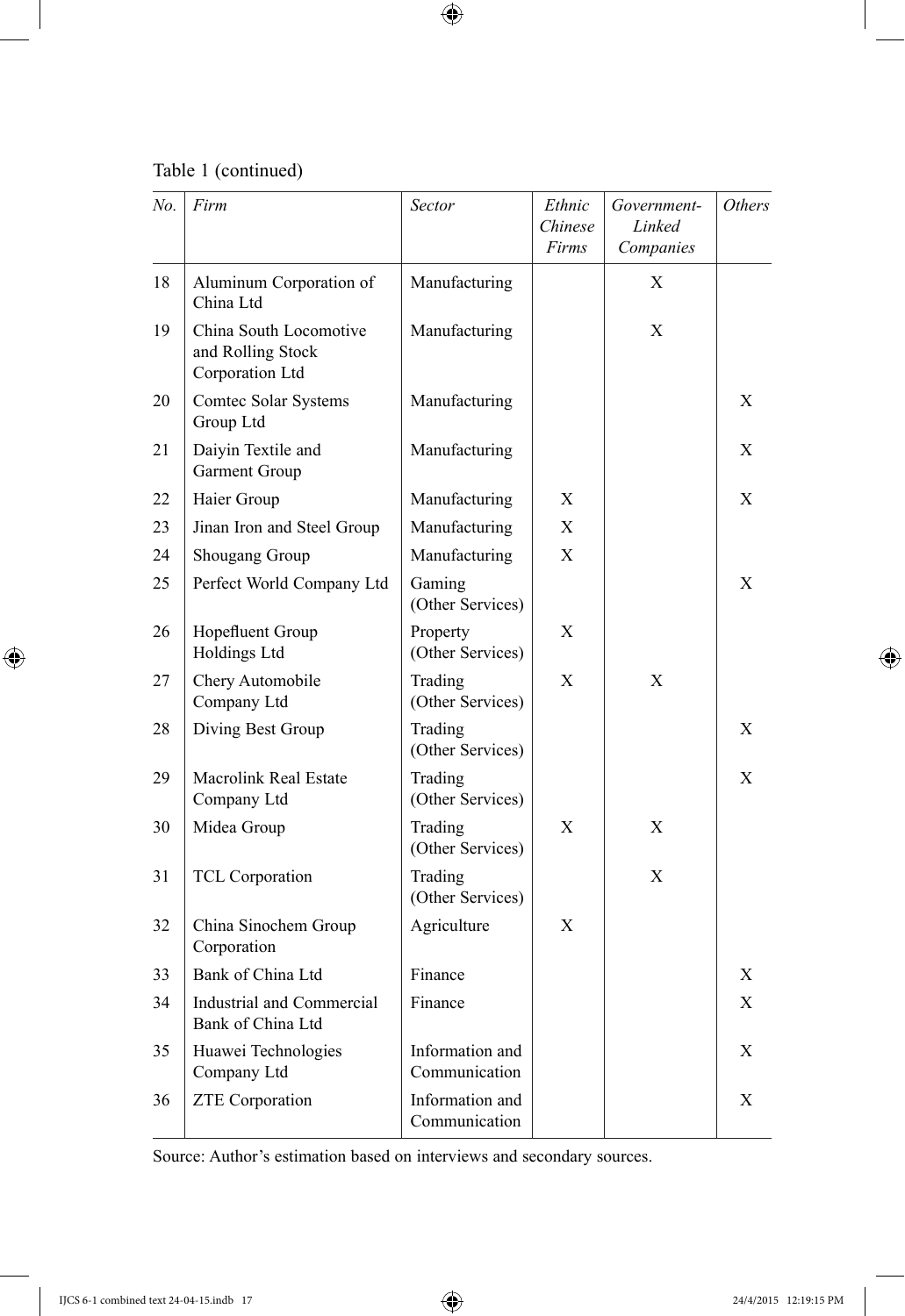GLCs). As noted in the previous section, the selection of coalition partners for these mainland Chinese firms is not mutually exclusive. In other words, they cooperate with more than one party, whenever the need arises. For example, the Midea Group has partnered both an ethnic Chinese firm and a GLC in its Malaysian investment. To this end, a total of four mainland Chinese firms (i.e. Guangxi Beibu Gulf International Port Group Ltd, Haier Group, Chery Automobile Company Ltd, and Midea Group) have cooperated with more than one coalition partner. Because of the non-mutually exclusive selection of coalition partners by these four mainland Chinese firms, some of the statistics do not add up precisely to 100 per cent. Despite this minor statistical shortcoming, the finding still provides a clear overall picture of who the mainland Chinese firms cooperate with in their Malaysian ventures. Table 1 also shows the distribution of these firms' coalition partners, across and within the economic sectors surveyed. Furthermore, mainland Chinese firms' affinity to the three types of coalition partners varies considerably between the respective economic sectors.

Overall, a significant portion of the mainland Chinese firms prefer to cooperate with the GLCs (50 per cent of all firms), while a smaller percentage have collaborated with the other entities i.e. neither the GLCs nor the ethnic Chinese firms (33 per cent of all firms), and the ethnic Chinese firms (28 per cent of all firms). However, it can be observed that the preference for the three types of coalition partners is uneven from one economic sector to the other. In the construction sector, more than three-quarters (76 per cent) of the mainland Chinese firms surveyed prefer to cooperate with the GLCs. Comparatively, only 18 per cent and 12 per cent of the mainland Chinese firms have collaborated with the ethnic Chinese firms and other entities respectively. In the manufacturing sector, 43 per cent of the firms have established commercial alliances with the ethnic Chinese firms and the other entities respectively. Only 29 per cent of the mainland Chinese firms cooperate with the manufacturing GLCs. In the other services, agriculture, finance, and information and communication sectors, 58 per cent of the mainland Chinese firms rely on the other entities as their coalition partners. Meanwhile, 33 per cent and 25 per cent of the mainland Chinese firms have collaborated with the ethnic Chinese firms and the GLCs respectively.

## **6. Discussion**

The findings of this paper illuminate a few salient points. Firstly, a large portion of the mainland Chinese firms have cooperated with the GLCs (50 per cent of all firms), while a smaller percentage have cooperated with the ethnic Chinese firms (28 per cent of all firms), and other entities, i.e. neither the GLCs nor the ethnic Chinese firms (33 per cent of all firms). This reaffirms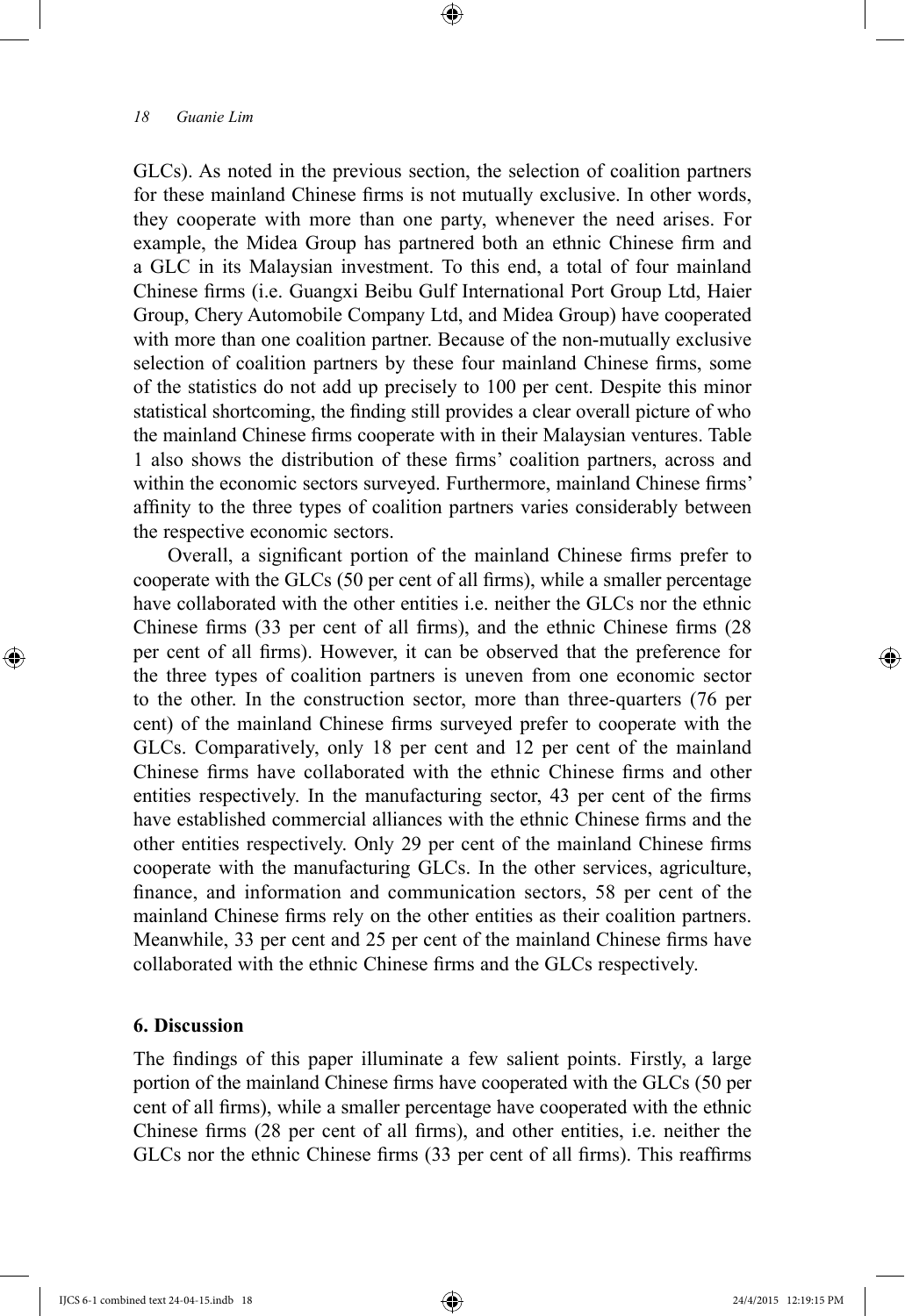the research of Menon and Ng (2013), who argue that the GLCs play a (overly) dominant role in the Malaysian economy. Their dominance is in turn attributed to the history and political economic development of the country, both of which shaped especially by the ethnocentric NEP. Although critics have argued that the implementation of the NEP is arbitrary and often used as a vehicle for political patronage (see Gomez, 2009; Gomez and Jomo, 1999; Ooi, 2013), it has undeniably encouraged the formation of various GLCs to promote interethnic equality (in principle, at least). The ethnic Chinese firms have also thrived, to some extent, in spite of their ethnic minority status. Although it is difficult to pinpoint any single factor for their success, it must be stressed that the more successful ethnic Chinese firms have occasionally been able to secure some form of political support. Nevertheless, such support is rather limited vis-à-vis that enjoyed by the GLCs. In view of the strong economic representation of both the ethnic Chinese firms and the GLCs and their links to the authorities, it is only logical for foreign investors (including those from China) to collaborate with these "*Di Tou She*" (the literal meaning is local snakes; a Chinese business term to describe capable local firms, usually with good connections) (personal communication, 29th November 2013). Such a development is also not surprising as both the ethnic Chinese firms and the Malay-centric GLCs have been shown to be adept at forming commercial ties with foreign investors, whenever the need arises. Perak State Development Corporation's joint venture with South Korea's Doosan Heavy Industries and Construction and the Perodua (a Japanese-Malaysian automobile joint venture company) are only two names among a long list of such cross-border cooperation. For the mainland Chinese firms that have not depended on the GLCs and the ethnic Chinese firms, they are a testament to Malaysia's (somewhat selective) economic openness. However, like the ethnic Chinese firms of Malaysia, their presence is also circumscribed by the redistributive nature of the NEP, as the following paragraphs would illustrate.

Secondly, the mainland Chinese firms' preference for the ethnic Chinese firms, the GLCs, and other entities is not uniform across all economic sectors. In the construction sector for example, 76 per cent of the mainland Chinese firms have cooperated with the GLCs vis-à-vis 18 per cent and 12 per cent which opted for ethnic Chinese firms and other entities. Such an observation can be explained by the inherent nature of the construction sector, particularly the reliance of the firms on accessing state resources (primarily land and the awarding of government projects) and the large capital outlay involved (usually accompanied by a long gestation period). Under such a scenario, it is conceivable that mainland Chinese firms would be tempted to work with the GLCs as their close ties to the government confer them with some form of "political advantage" as far as the distribution of state resources such as land and concession agreement is concerned (personal communication, 20th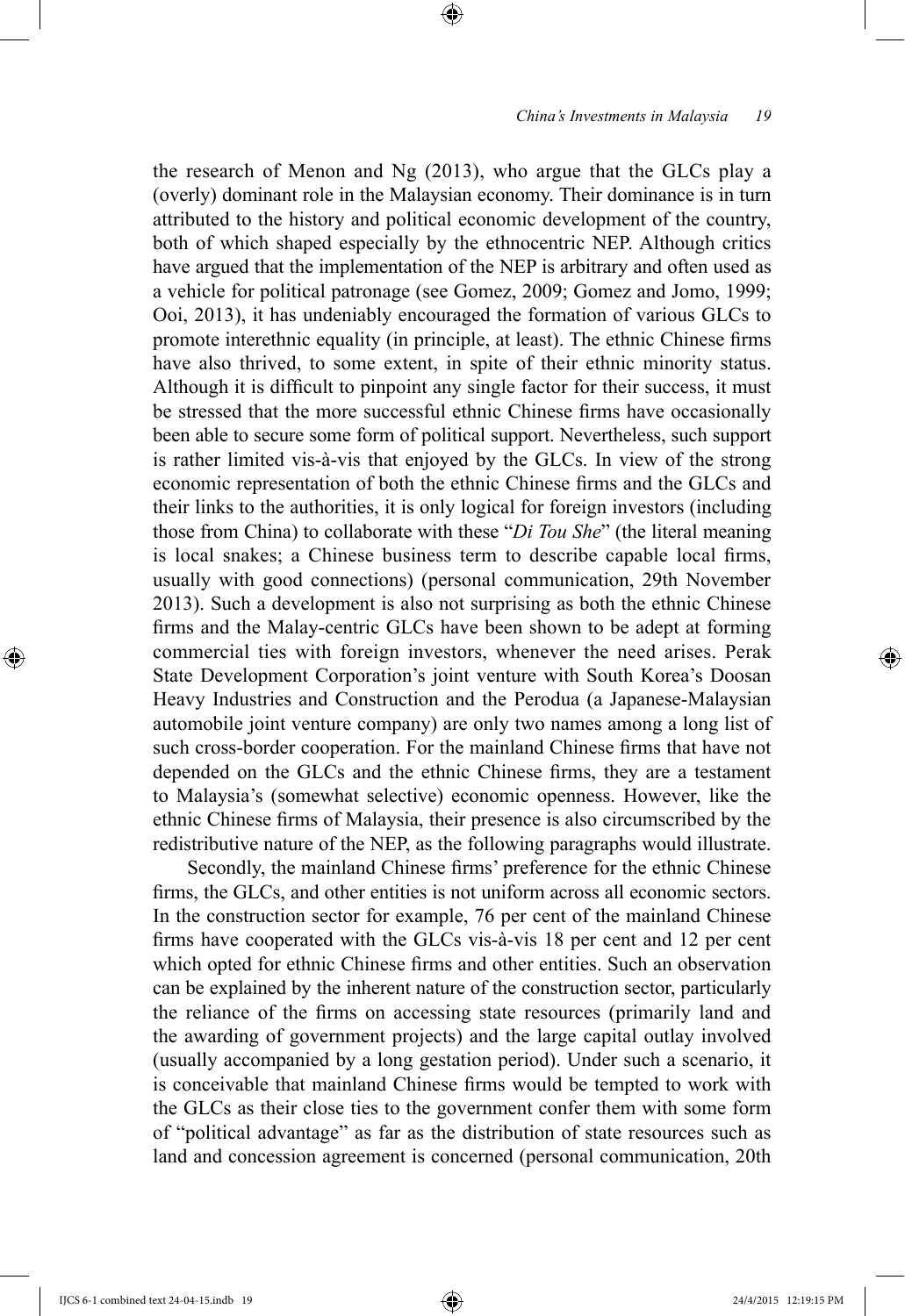November 2013). Further encouraging this tie up is the lack of transparency regarding the operations of these GLCs (see Athukorala and Waglé, 2011; Teh, 2002). For example, one only needs to note the controversy surrounding the 1Malaysia Development Berhad (1MDB), the joint venture partner of the Export-Import Bank of China in the development of the landmark tower in the Tun Razak Exchange (TRX), the country's new financial district (see Business Times, 2013a) (see Table 1). More specifically, opposition lawmakers and financial analysts have questioned the seemingly high debt level accumulated by the 1MDB, which reached Malaysian Ringgit (MYR) 38.4 billion in August 2013. This debt level is even more worrying as it has been accumulated "against a backdrop of paltry profits, derived largely from the shuffling of assets… and the revaluation of properties purchased at steep discounts from the government" (Lopez, 2013). Furthermore, there is disquiet on the alleged transfer of large sums of money (about MYR7 billion) to an offshore account in the Cayman Islands (see Vinod, 2013). The secretive nature of such dealings has prompted critiques to label the 1MDB as a "part strategic investment arm and part political slush fund" (Lopez, 2013). While this paper does not suggest any wrongdoings by the 1MDB or the Export-Import Bank of China, it is nevertheless difficult to convince neutral observers that their joint venture agreement to develop the landmark tower in the TRX would be conducted in an at-arms-length manner, in view of the highly publicised negativity and allegations surrounding the 1MDB (see also Lim, 2014).

Meanwhile, a different dynamic exists in the manufacturing sector, illustrated by a high incidence of alliance  $-43$  per cent in both cases  $$ between the mainland Chinese firms and their Malaysian Chinese counterparts, and between the mainland Chinese firms and other entities. The proportion of mainland Chinese firms opting for the GLCs stands at a comparatively lower 29 per cent. Why is there such a strong preference for the ethnic Chinese firms and the non-GLCs and non-ethnic Chinese firms? Such an outcome can be partly explained by the Malaysian Chinese firms' ability in exploiting their expertise in the manufacturing industry despite a lack of state support. Parallel to this development is the failure of the state in cultivating competitive and sustainable manufacturing GLCs although considerable resources have been allocated for such purposes (especially in the heavy industries), a pointed remark raised by Wain (2009) and Studwell (2013), both renowned researchers studying Malaysia's political economic development. A business analyst further revealed that most of the manufacturing GLCs underperform because they are essentially the products of a misguided and ill-conceived industrialization drive by the Malaysian government (personal communication, 22nd November 2013). This view is also echoed by a trade promoting officer who claimed that running a manufacturing business is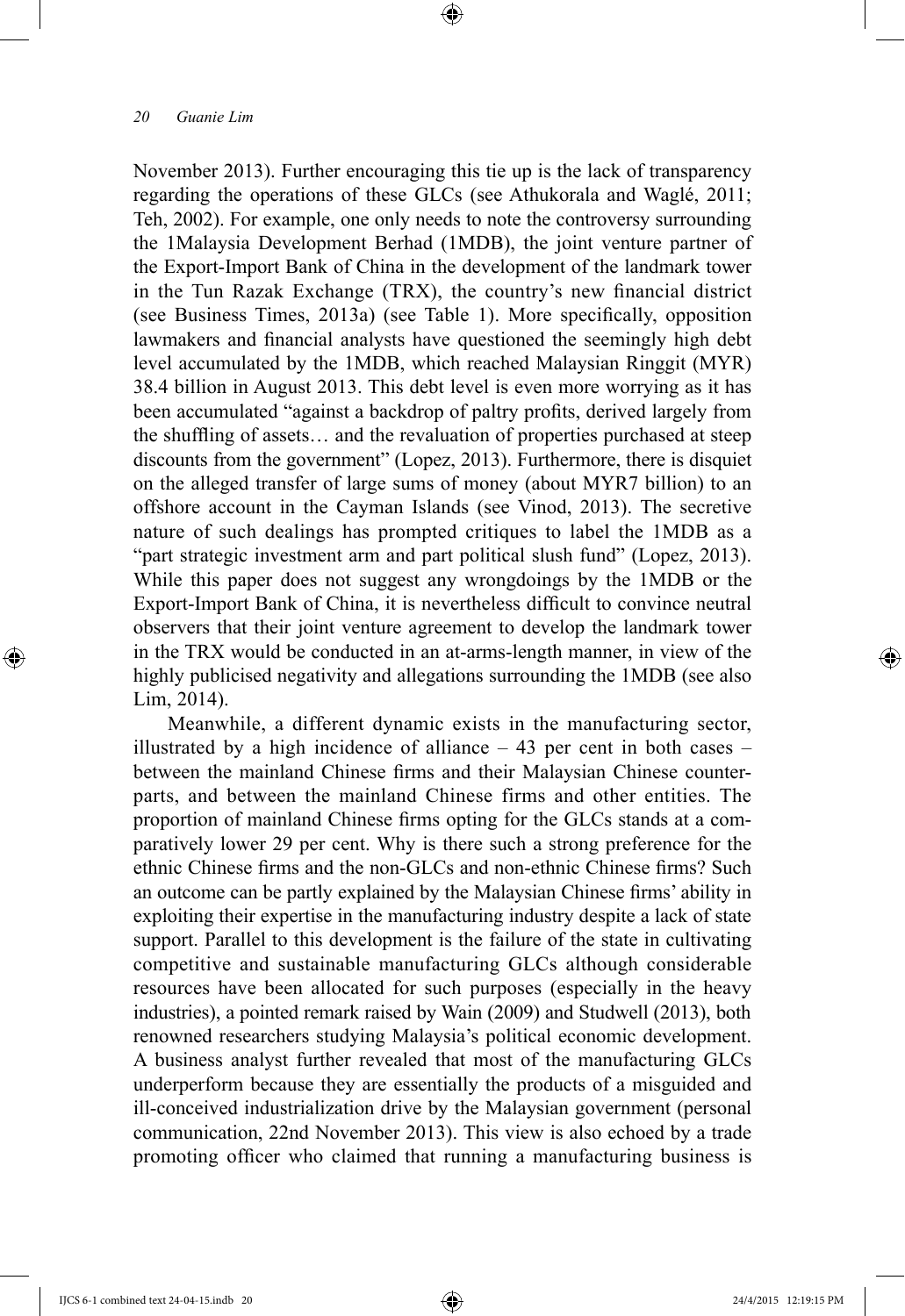naturally difficult, and the ethnic Chinese firms usually outperform their GLC counterparts because the former is exposed to the realities of the marketplace and is thus more adept in managing the operations (personal communication, 22nd November 2013). Such a situation best exemplifies Ji Kang Dimensi Sendirian Berhad and Hiap Teck Venture Berhad (both firms owned and managed by Law Tien Seng, a prominent Malaysian Chinese entrepreneur), the joint venture partners of Jinan Iron and Steel Group and Shougang Group (both large Chinese steelmakers) respectively (see Table 1). Law has been an active player in the Malaysian and Asian steel industry for a number of decades, but he was largely ignored by the Malaysian state during the country's heavy industrialization growth during the 1980s. The ambivalence from the authorities, along with his entrepreneurial drive, allowed Law to explore other opportunities within and without the steel industry. According to RM Research (2012), Law's business portfolio has since expanded from the distribution and manufacturing of steel related products to the mining, property investment and development, food and beverage industries. Within the steel industry, Law's group of companies have steadily acquired the ability to make more complex steel products from their humble beginnings in steel pipe fabrication. Furthermore, Law's extensive network of contacts and rich corporate experience in China has made him a good coalition partner for mainland Chinese firms, e.g. Jinan Iron and Steel Group and Shougang Group intending to invest into Malaysia. In addition, both the GLCs and the ethnic Chinese firms have not been particularly active in the newer types of manufacturing activities e.g. solar wafer, modular electrical/electronic products, and biomedical products. Therefore, mainland Chinese firms have invested into Malaysia without a need to rely on the GLCs and the ethnic Chinese firms for their technical expertise or market knowledge. To this end, Comtec Solar Systems Group Ltd, Daiyin Textile and Garment Group, and Haier Group have all invested in fully-owned Malaysian subsidiaries to manufacture and market solar wafer, textile-related products, and household appliances respectively, fulfilling their corporate objectives without the need of a local coalition partner (see Table 1). For Haier, it has collaborated with the ethnic Chinese firms in its distribution and sales network while keeping the manufacturing competence fully in-house. This is an expected event as the Malaysian state has generally adopted a rather liberal attitude towards industries in which the GLCs are weak at. The continued pre-eminence of Penang's predominantly Western- and Japanese-owned electronics cluster is one of the most obvious examples of this liberal policy.

In the other services, agriculture, finance, and information and communication sectors, more than half (58 per cent) of the mainland Chinese firms rely on other entities as their coalition partners. Meanwhile, 33 per cent and 25 per cent of the mainland Chinese firms have collaborated with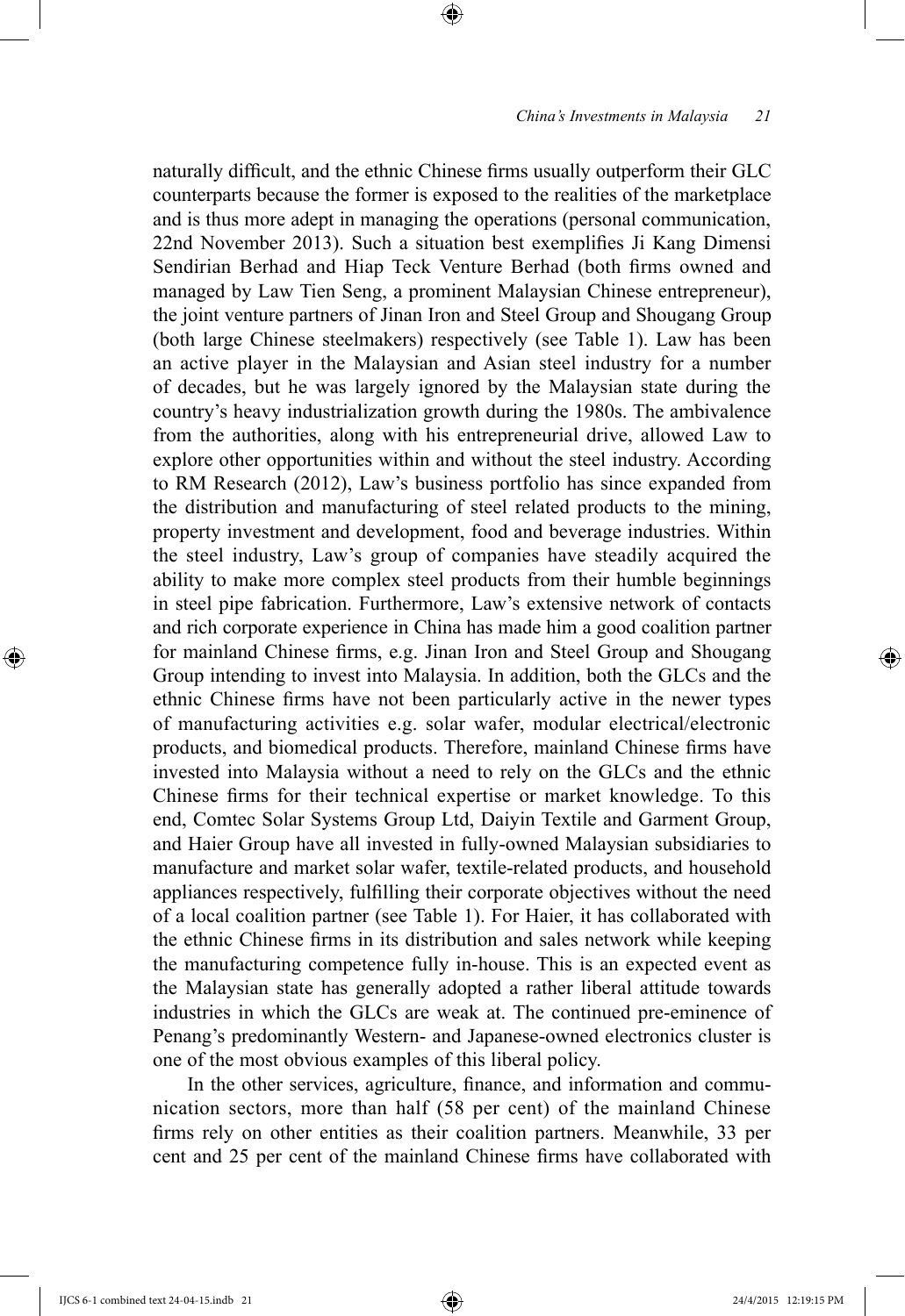ethnic Chinese firms and GLCs respectively. Mirroring the cross-border cooperation pattern of the manufacturing sector, it can be observed that the GLCs are not the most popular choice for the mainland Chinese firms. This observation can be explained by the relative lack of presence of the GLCs in these sectors. In other words, these sectors are comparatively more open to market participation by non-GLCs. Compared to their counterparts in the construction and manufacturing sectors, mainland Chinese firms participating in the other services, agriculture, finance, and information and communication sectors display a higher tendency – 58 per cent compared to 12 per cent and 43 per cent in the two former sectors – to collaborate with non-ethnic Chinese firms and non-GLCs. For the ethnic Chinese firms, the generally low capital requirement and ease of operation of the other services, agriculture, finance, and information and communication sectors are especially attractive. In spite of the marginalization by the NEP, these ethnic Chinese firms are still thriving in this environment because of their ability to tap into the crossborder socioeconomic networks that the various ethnic- and clan-based trade associations confer them with. While the well-capitalized ethnic Chinese firms no longer utilize these networks actively, many of the country's ethnic Chinese small and medium enterprises (SMEs) are still reliant on them. The utility of these networks is particularly useful for trading firms. For instance, Alado Corporation Sendirian Berhad (a privately held firm owned by Tan Sri Cam Soh Thiam Hong, a prominent ethnic Chinese businessmen) is adept in utilizing its business prowess in the automobile industry to formalize a business arrangement with Oriental Assemblers Sendirian Berhad (another ethnic Chinese firm) to assemble completely-knocked-down (CKD) automobile kits of China's Chery Automobile Company Ltd into completelybuilt-up (CBU) units. In addition, Alado Corporation is also able to establish a Malaysia-China joint venture with Chery Automobile – with the Lembaga Tabung Angkatan Tentera (LTAT) or the Armed Forces Fund Board (a GLC) as a passive investor – in the distribution of the CBU units across Malaysia (Abdullah, 2009; Ang, 2006) (see Table 1). More prosaically, the business approach of Alado Corporation reinforces Jesudason's (1997) and Zwart's (2007) research, highlighting that many of Malaysia's ethnic Chinese firms (particularly those in industries enjoying a relatively lower capital intensity e.g. trading and other services) are still reliant on ethnic-based socioeconomic networks.

More broadly, mainland Chinese firms seem to be at ease with the political economy of Malaysia, particularly the dominance of the GLCs and (to a smaller extent) the ethnic Chinese firms. Their adaptability to this state of affairs can be attributed to the learning experience gained from navigating the complicated set of state-society relations back in China. Such exposure helps them manage the nexus of politics and business in Malaysia, which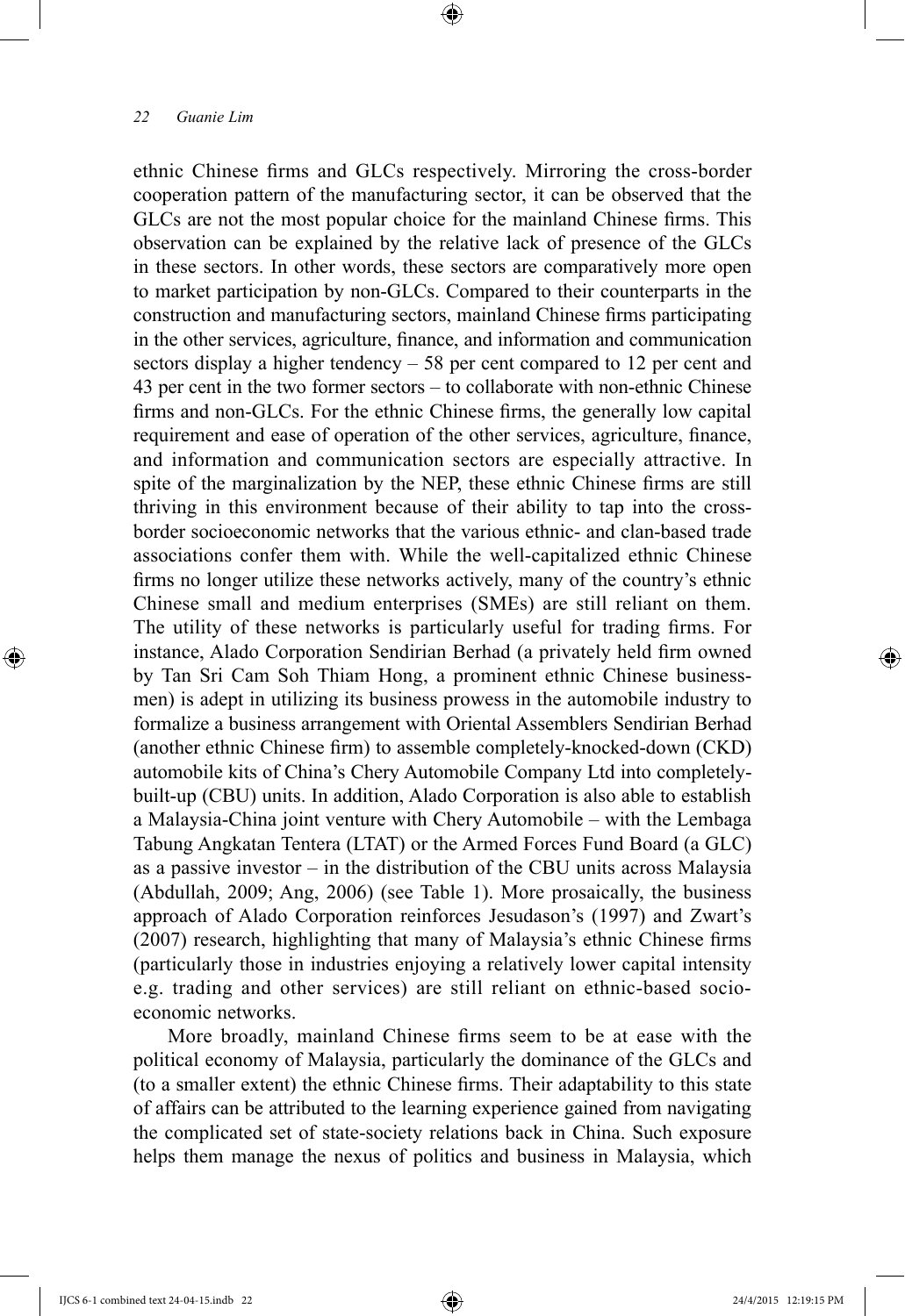is somewhat different – an emphasis on wealth redistribution along ethnic lines – yet just as challenging vis-à-vis that of the mainland. This finding reinforces Michel and Beuret's (2009) research on the controversial behaviour of mainland Chinese firms in their investments in developing countries, arguing that their familiarity in operating in a relatively challenging business environment, and experience in managing complex patron-client networks (both in their home country, China) have indirectly helped them when they invest in other developing countries in which a similar political economy is also present. The "baptism of fire" acquired from operating in China implies that it is unrealistic for the mainland Chinese firms to insist on or hope for at-arms-length dealings in Malaysia, a developing country with its unique set of complicated state-society relations and associated patron-client networks. Some of the mainland Chinese firms have even managed to juggle their economic interests with Malaysia's two dominant economic actors, evidenced by the manner in which Guangxi Beibu Gulf International Port Group Ltd and Country Garden Holdings Company Ltd establish their Malaysian operations (see China Central Television, 2013; Han, 2013; Khor, 2013). These two mainland Chinese firms have been able to work with both the ethnic Chinese firms and the GLCs for different business ventures (see Table 1).

#### **7. Conclusion**

This paper has analysed the major coalition partners of 36 mainland Chinese firms that have invested into Malaysia. It has argued that a large portion of the mainland Chinese firms have cooperated with the GLCs (50 per cent of all firms) in their cross-border investments, while a smaller percentage have cooperated with the ethnic Chinese firms (28 per cent of all firms), and other entities, i.e. neither the GLCs nor the ethnic Chinese firms (33 per cent of all firms). This reconfirms the assertion that the GLCs play a dominant role in the Malaysian economy. Their dominance is attributed to Malaysia's capitalist development and state-society relations, both of which shaped particularly by the ethnocentric NEP. For the GLCs, their rise and subsequent domination of the economy is a direct result of state support. Although the ethnic Chinese firms receive less support from the state vis-à-vis the GLCs, they are still able to function as a useful coalition partner for the mainland Chinese firms investing into Malaysia. Many of the ethnic Chinese firms have also consolidated their positions, excelling in less regulated sectors such as trading. For the sizeable contingent of mainland Chinese firms that have not depended on the GLCs and the ethnic Chinese firms in their Malaysian investment, they are a testament to Malaysia's (partial) economic openness. However, the mainland Chinese firms' reliance on other entities is also circumscribed by the redistributive nature of the NEP.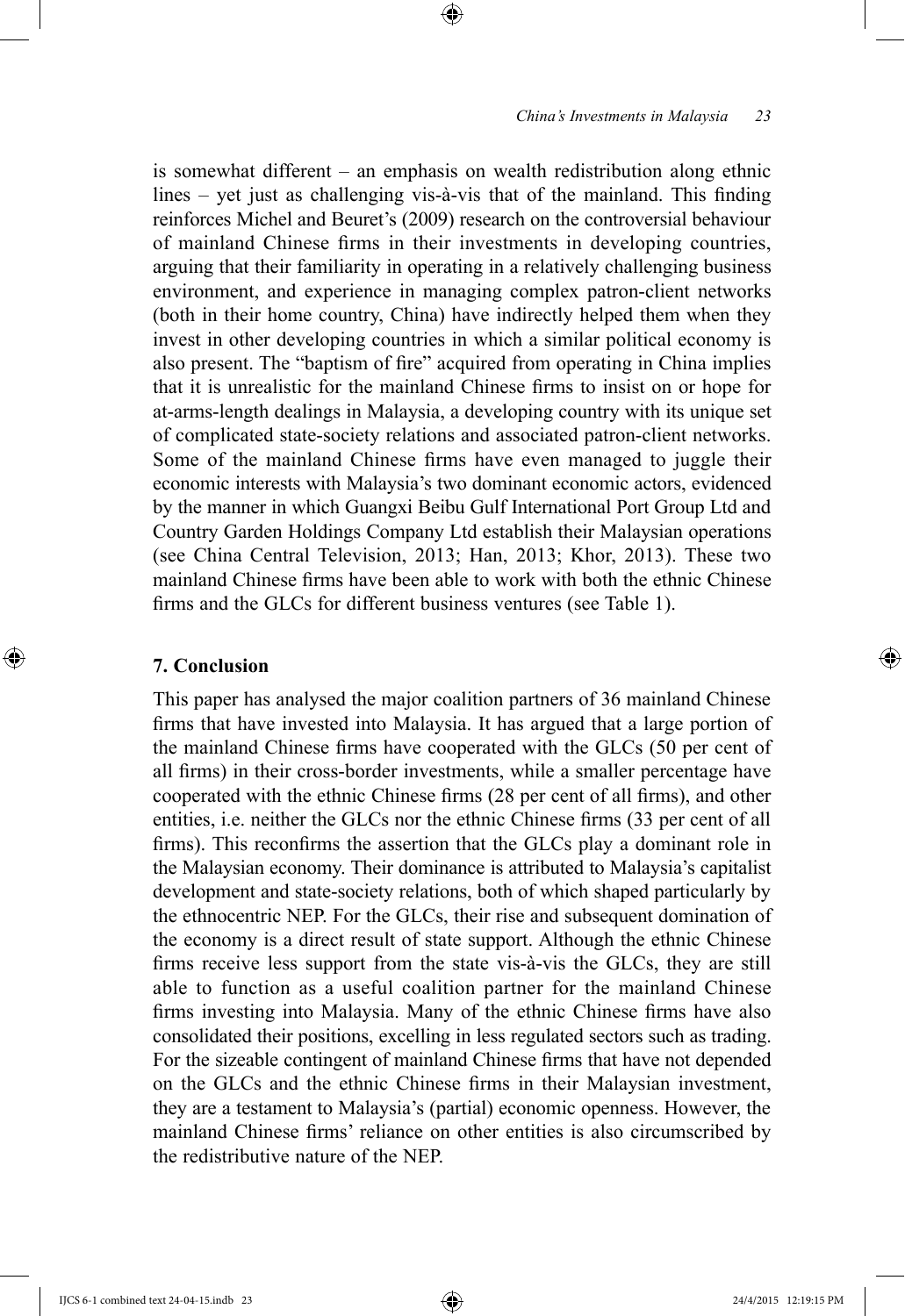More specifically, the preference of mainland Chinese firms for the ethnic Chinese firms, the GLCs, and other entities is not even across the economic sectors. The preference for the GLCs decreases from the construction (76 per cent), to the manufacturing (29 per cent), and to the other services, agriculture, finance, and information and communication (25 per cent) sectors. Such a trend highlights the close relationship between the GLCs and the government in the construction sector, an advantage which the GLCs have exploited most effectively. Their position provides them with better access (vis-à-vis other firms) to state resources such as land and concession agreements, major advantages in any kinds of enterprise (especially the construction sector). On the other hand, the preference for the ethnic Chinese firms increases from a lowly 18 per cent in the construction sector, to 43 per cent and 33 per cent in the manufacturing, and the other services, agriculture, finance, and information and communication sectors respectively. It is apparent that the ethnic Chinese firms cannot secure state support as effectively as the GLCs in the construction sector, weakening the likelihood of cooperation with mainland Chinese firms. Nevertheless, the lack of state support indirectly provides the ethnic Chinese firms with some freedom to expand into other less regulated economic sectors (outside of the construction sector) in which the presence of the GLCs is comparatively weaker. Their success in these sectors has made themselves worthy coalition partners for mainland Chinese firms investing into Malaysia. The preference for the other entities increases from a lowly 12 per cent in the construction sector, to 43 per cent and 58 per cent in the manufacturing, and the other services, agriculture, finance, and information and communication sectors respectively. Like their counterparts who have relied on the ethnic Chinese firms, this group of mainland Chinese firms have exploited the greater economic liberty in sectors in which the participation of the GLCs is less active.

More importantly, the paper has underscored the influence of political considerations in the internationalization of mainland Chinese firms. It also shows that a country's socio-political institutions are able to influence firm dynamics and their cross-border investment strategies. Such a perspective is illustrated in the mainland Chinese firms' selection of coalition partners. To this end, they have shown their adaptability in navigating the political economy of Malaysia, evidenced by their cooperation with both the GLCs and the ethnic Chinese firms. The ease with which they cooperate with Malaysia's two largest economic actors across different economic sectors can be partly explained by the learning experience gained from navigating an equally, if not more, complicated set of state-society relations back in China.

What then are the policy implications of this paper? Firstly, FDI from developing countries such as China can be as important as that from the "traditional" developed countries, e.g. the Western bloc and Japan. Hence,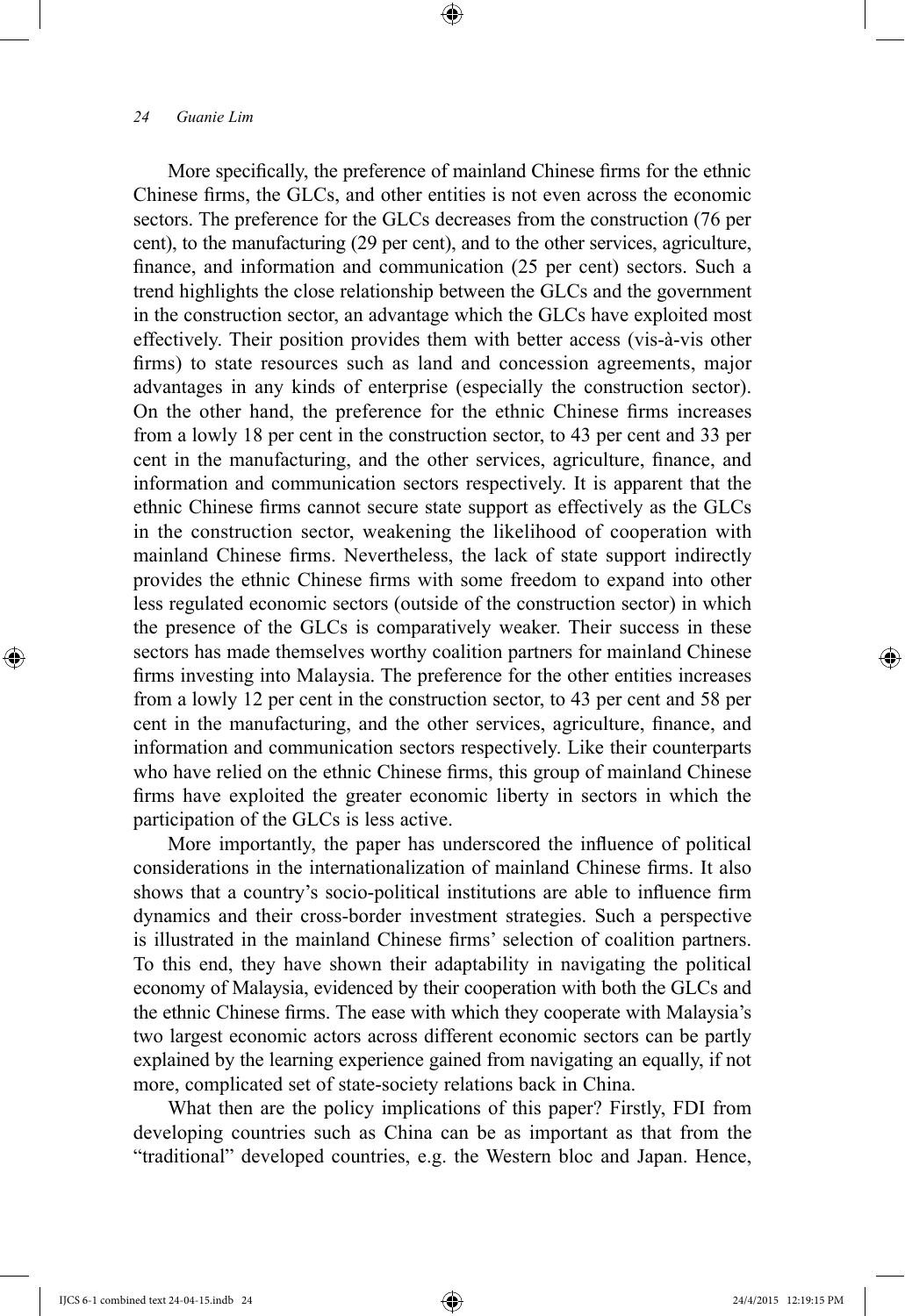policy makers should not solely target outward FDI from the "traditional" developed countries as there are considerable socioeconomic benefits to be derived from engaging in the much touted "South-South Cooperation". In this regard, Malaysian policy makers have to be applauded for their determination in courting FDI from China, a fellow member of the Global South. More crucially, it would be beneficial for Malaysia to attract manufacturing FDI from China to bolster its relatively underdeveloped manufacturing sector, especially in the more technologically advanced activities. While the benefits of a robust manufacturing sector are beyond dispute, Malaysia's developmental record suggests that the country has not been able to craft or implement an industrial policy to groom its manufacturing firms on a consistent and sustainable basis (Jomo, 2007). Even the much touted Economic Transformation Programme (ETP), launched in 2010, is also not particularly specific in attracting foreign manufacturing firms to establish their operations in Malaysia. Within the context of this paper, the findings show that there is a high incidence of alliance between the mainland Chinese manufacturing firms and the ethnic Chinese firms of Malaysia, suggesting that Malaysia's manufacturing sector could benefit from the unique relationship linking China's business community and their Malaysian Chinese peers. However, there is a natural limit to the amount and types of FDI that Malaysia can attract from China (and other countries) should there be no urge to curtail the distortions introduced by the NEP, and transform the economy to one which is less ethnic-based and more meritocracy-driven. Although various Malaysian leaders have sought to alleviate the situation after the retirement of Prime Minister Mahathir in 2003, their efforts have been lacklustre at best (Menon, 2014; Pua, 2011). The lack of success of these reforms implies that the NEP is too deeply embedded in the nation's collective psyche, especially among the ethnic Malays. Prime Minister Najib's recent backtracking from his 2009 pledge to reform the NEP is one of the most prominent examples of such fault lines undergirding the country (Salim, 2013).

Related to the above point is the argument that ethnic-based business networks are not necessarily counterproductive to economic development (cf. Backman, 2001). This paper has highlighted that Malaysia's ethnic Chinese firms and their ethnic Chinese business networks are a useful conduit integrating both the Malaysian and Chinese economies. Although the Malaysian Chinese firms and their mainland Chinese partners may lack the resources of other better-endowed firms, e.g. the GLCs in the construction sector, their nimble and on-the-ground approach, complemented by the deep entrepreneurial support from the ethnic Chinese business networks, contributes to local economic development. In other words, Malaysia stands to benefit from these cross-border ethnic Chinese business networks. The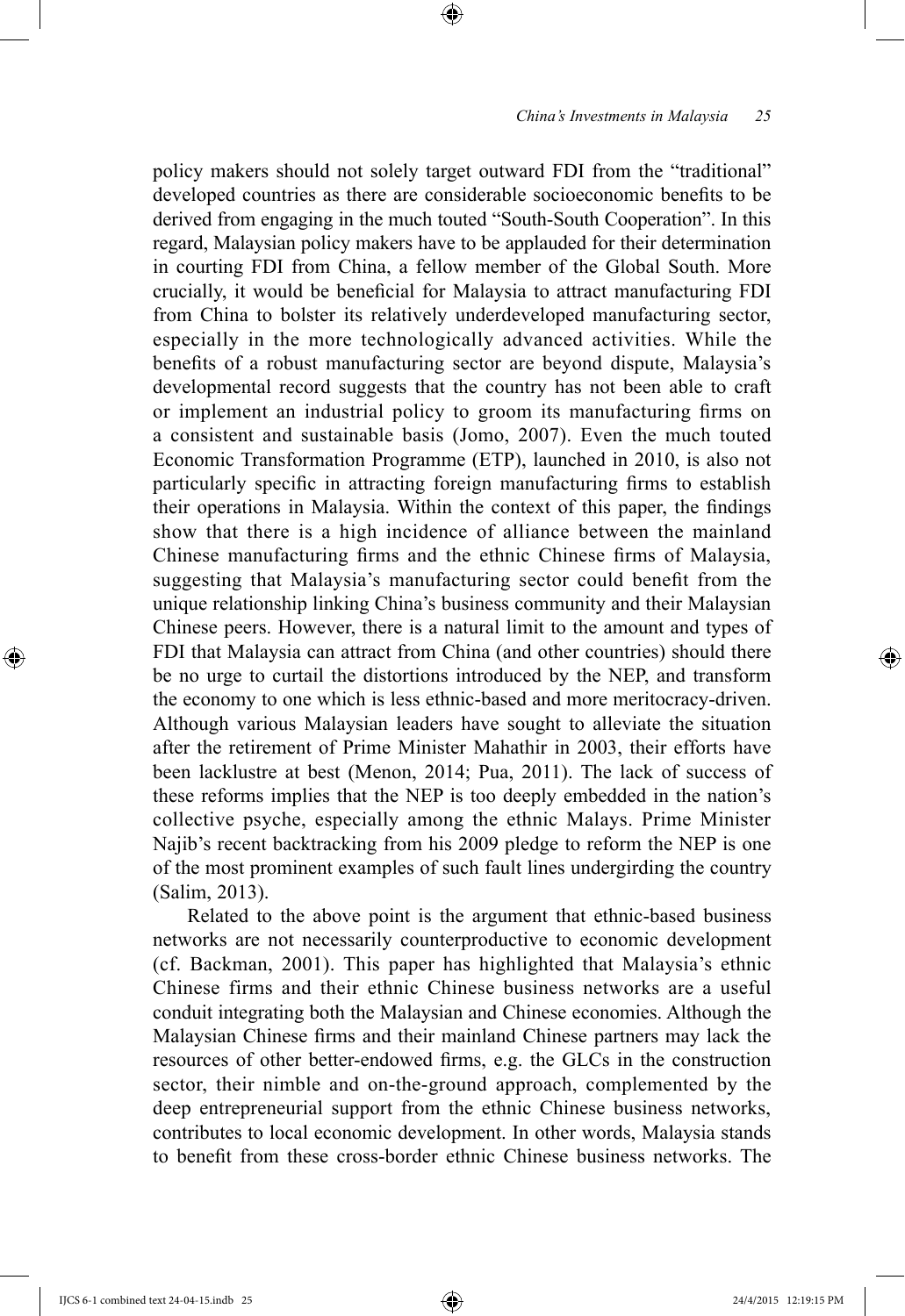investments of the mainland Chinese firms are particularly useful for the Malaysian government as it seeks to reduce its dependence on the GLCs, which have been shown to crowd out private investment.

# **Notes**

- \* Guanie Lim (林鏆湙) is a PhD student and Teaching Assistant at the Department of Geography at the National University of Singapore. His research interests include commodity chain analysis, centred upon the global agro-food system. Currently his research is focused on the aquaculture industry of Singapore and the broader Southeast Asian region. He is also interested in broader political economic issues within Southeast Asia. Guanie has an MSc in International Political Economy from the Nanyang Technological University and a BEng (Hons) in Chemical Engineering from the University of Bath.
- 1. The term "mainland Chinese firms" is used in this paper to avoid confusion with the "ethnic Chinese firms". The latter refers to firms owned and/or managed by ethnic Chinese people living outside China (e.g. Hong Kong, Macau, Taiwan, Malaysia, Singapore, and Thailand). Within the context of this paper, "ethnic Chinese firms" refer to those firms owned and/or managed by the ethnic Chinese populace of Malaysia, unless specifically mentioned otherwise.

# **References**

- Abdullah, Z. (2009, May 29). LTAT Now Major Holder of Chery Alado with 20pc Stake, *Business Times*.
- Alden, C. and M.A. Vieira (2005), "The New Diplomacy of the South: South Africa, Brazil, India and Trilateralism", *Third World Quarterly*, Vol. 26(7), pp. 1077-1095.
- Ang, E. (2006, June 29). Alado's Chery QQ to be Launched in Malaysia Next Month, *The Star*.
- Athukorala, P.-C. and S. Waglé (2011), "Foreign Direct Investment in Southeast Asia: Is Malaysia Falling Behind?", *ASEAN Economic Bulletin*, Vol. 28(2), pp. 115-133.
- Aykut, D. and D. Ratha (2004), "South-South FDI Flows: How Big are They?", *Transnational Corporations*, Vol. 13(1), pp. 149-176.
- Backman, M. (2001), *Asian Eclipse: Exposing the Dark Side of Business in Asia*, Singapore: Wiley.
- Bao, C. (2012, October 30). Chinese Investors Flocking to Malaysia, *China Daily*.
- Buckley, P.J., L.J. Clegg, A.R. Cross, X. Liu, H. Voss and P. Zheng (2007), "The Determinants of Chinese Outward Foreign Direct Investment", *Journal of International Business Studies*, Vol. 38(4), pp. 499-518.
- Business Times. (2013a, 04 October 2013). China EXIM Bank, 1MDB Sign JV Deal, *Business Times*.
- Business Times. (2013b, 05 October 2013). China Investments On the Rise Here, *Business Times*.
- Cary, E. (2013, July 3). SOEs Declining Role in China's Foreign Investment, *The Diplomat*. Retrieved from http://thediplomat.com/2013/07/soes-declining-role-inchinas-foreign-investment/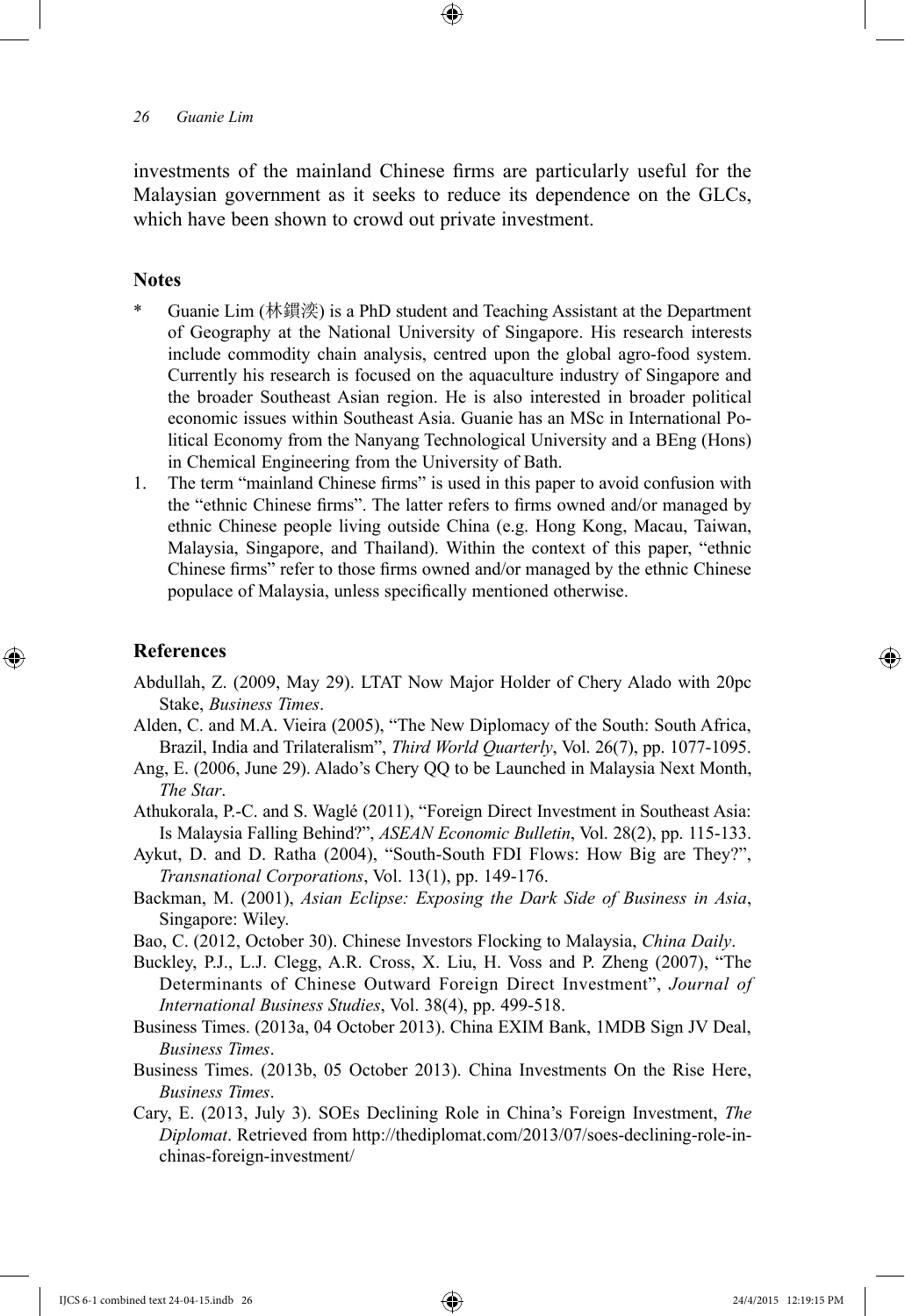- China Central Television. (2013, 03 October 2013). More Chinese Investment to Malaysia Expected, *China Central Television*. Retrieved from http://english.cntv. cn/program/newsupdate/20131003/100116.shtml
- Deng, P. (2003), "Foreign Investment by Multinationals from Emerging Countries: The Case of China", *Journal of Leadership and Organizational Studies*, Vol. 10(2), pp. 113-124.
- Dicken, P. (2011), *Global Shift: Mapping the Changing Contours of the World Economy*, New York: The Guilford Press.
- Dunning, J. (1988), *Explaining International Production*, London: Unwin Hyman.
- Dunning, J. (1993), *Multinational Enterprises and the Global Economy*, Wokingham: Addison-Wesley.
- Dunning, J. (2000), "The Eclectic Paradigm as an Envelope for Economic and Business Theories of MNE Activity", *International Business Review*, Vol. 9, pp. 163-190.
- Gomez, E.T. (2002), "Chinese Business Development in Malaysia: Networks, Entrepreneurship or Patronage?", in T. Menkhoff and S. Gerke (eds), *Chinese Entrepreneurship and Asian Business Networks*, London: RoutledgeCurzon, pp. 159-183.
- Gomez, E.T. (2006), "Chinese Networks and Enterprise Development: Malaysian Investments in China", *Journal of Contemporary Asia*, Vol. 36(3), pp. 350-363.
- Gomez, E.T. (2009), "The Rise and Fall of Capital: Corporate Malaysia in Historical Perspective", *Journal of Contemporary Asia*, Vol. 39(3), pp. 345-381.
- Gomez, E.T. (2012), "The Politics and Policies of Corporate Development: Race, Rents and Redistribution in Malaysia", in H. Hill, S.Y. Tham and H.M.Z. Ragayah (eds), *Malaysia's Development Challenges: Graduating from the Middle*, Oxford: Routledge, pp. 63-82.
- Gomez, E.T. (2013), "Nurturing Bumiputera Capital: SMEs, Entrepreneurship and the New Economic Policy", in E.T. Gomez and J. Saravanamuttu (eds), *The New Economic Policy in Malaysia: Affirmative Action, Ethnic Inequalities and Social Justice*, Singapore: NUS Press, ISEAS Publishing and Strategic Information and Research Development Centre, pp. 87-115.
- Gomez, E.T. and K.S. Jomo (1999), *Malaysia's Political Economy: Politics, Patronage and Profits*, Cambridge: Cambridge University Press.
- Gomez, E.T. and J. Saravanamuttu (eds) (2013). *The New Economic Policy in Malaysia: Affirmative Action, Ethnic Inequalities and Social Justice*, NUS Press, ISEAS Publishing and Strategic Information and Research Development Centre, Singapore.
- Han, C.E. (2013, July 29). Country Garden to Launch Maiden Malaysia Project with GDV of RM10bil, *The Star*.
- Henderson, J. and R. Phillips (2007), "Unintended Consequences: Social Policy, State Institutions and the 'Stalling' of the Malaysian Industrialization Project", *Economy and Society*, Vol. 36(1), pp. 78-102.
- Hill, H. (2012), "Malaysian Economic Development: Looking Backward and Forward", in H. Hill, S.Y. Tham and H.M.Z. Ragayah (eds), *Malaysia's Development Challenges: Graduating from the Middle*, Oxford: Routledge, pp. 1-42.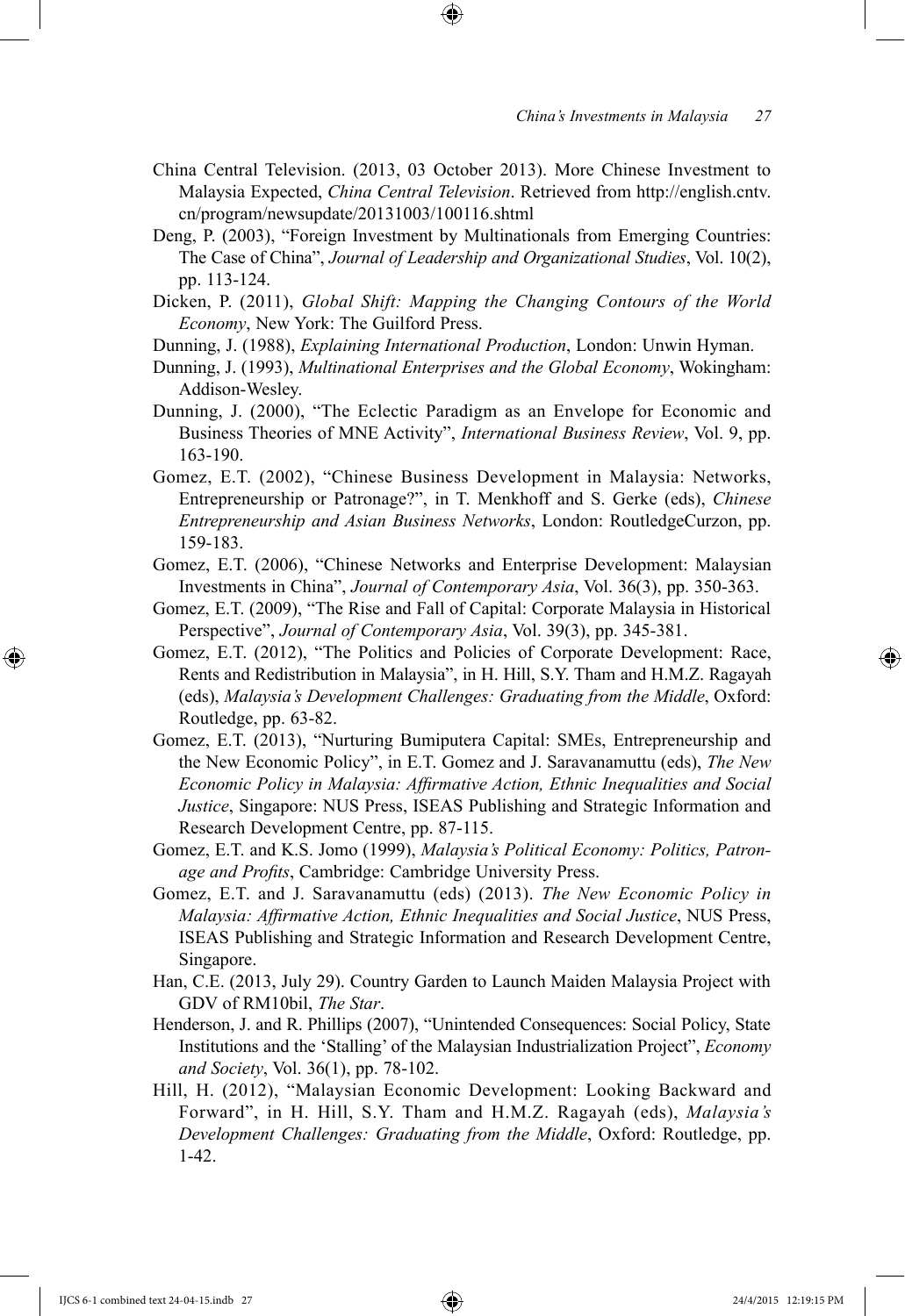- Jesudason, J. (1997), "Chinese Business and Ethnic Equilibrium in Malaysia", *Development and Change*, Vol. 28(1), pp. 119-141.
- Jilberto, A.E.F. and B. Hogenboom (eds) (2012), *Latin America Facing China: South-South Relations Beyond the Washington Consensus*. New York: Berghahn Books.
- Jomo, K.S. (2007), "Industrialization and Industrial Policy in Malaysia", in K.S. Jomo (ed.), *Malaysian Industrial Policy*, Singapore: NUS Press, pp. 1-34.
- Khor, Y.L. (2013), "The Significance of China-Malaysia Industrial Parks", *ISEAS Perspective*, Vol. 37, pp. 1-8.
- Lee, C. (2012), "Microeconomic Reform in Malaysia", in H. Hill, S.Y. Tham and H.M.Z. Ragayah (eds), *Malaysia's Development Challenges: Graduating from the Middle*, Oxford: Routledge, pp. 155-173.
- Lee, K.H. (2013), "Malaysia-China Economic Relations: 2000-2010", in P.E. Lam, Y. Qin and M. Yang (eds), *China and East Asia: After the Wall Street Crisis*, Singapore: World Scientific, pp. 241-276.
- Lee, R. and H.S. Ong. (2013, February 5). Malaysia-China Kuantan Industrial Park Open for Business, *The Star*.
- Lim, G. (2014), "The Internationalisation of Mainland Chinese Firms into Malaysia: From Obligated Embeddedness to Active Embeddedness", *Journal of Current Southeast Asian Affairs*, Vol. 33(2), pp. 59-90.
- Liu, H. and K. Li (2002), "Strategic Implications of Emerging Chinese Multinationals: The Haier Case Study", *European Management Journal*, Vol. 20(6), pp. 699-706.
- Lopez, L. (2013, August 7). Special Report: Debt-Laden Malaysian Fund Stirs Controversy, *The Edge*.
- Malaysia-China Business Council. (2013, 03 August 2013). Malaysia-China Joint Business Council to Attract More Chinese Investments to Malaysia, *Malaysia-China Business Council*. Retrieved from http://www.mcbc.com.my/en/councilupdate/2266
- Menon, J. (2014), "Growth without Private Investment: What Happened in Malaysia and Can it be Fixed?", *Journal of the Asia Pacific Economy*, Vol. 19(2), pp. 247-271.
- Menon, J. and T.H. Ng (2013), "Are Government-Linked Corporations Crowding out Private Investment in Malaysia?", *ADB Economics Working Paper Series*, Vol. 345, pp. 1-17.
- Michel, S. and M. Beuret (2009), *China Safari: On the Trail of Beijing's Expansion in Africa*, New York: Nation Books.
- Moyo, D. (2012), *Winner Take All: China's Race for Resources and What It Means for the World*, New York: Basic Books.
- Naím, M. (2007), "Rogue Aid", *Foreign Policy*, Vol. March/April 2007(159), pp. 95-96.
- Ooi, K.B. (2013), "The New Economic Policy and the Centralisation of Power", in E.T. Gomez and J. Saravanamuttu (eds), *The New Economic Policy in Malaysia: Affirmative Action, Ethnic Inequalities and Social Justice*, Singapore: NUS Press, ISEAS Publishing and Strategic Information and Research Development Centre, pp. 317-334.
- Pereira, A. and C.K. Tong (2005), "Power and Developmental Regimes in Singapore, China and Malaysia", *Global Economic Review: Perspectives on East Asian Economies and Industries*, Vol. 34(1), pp. 129-144.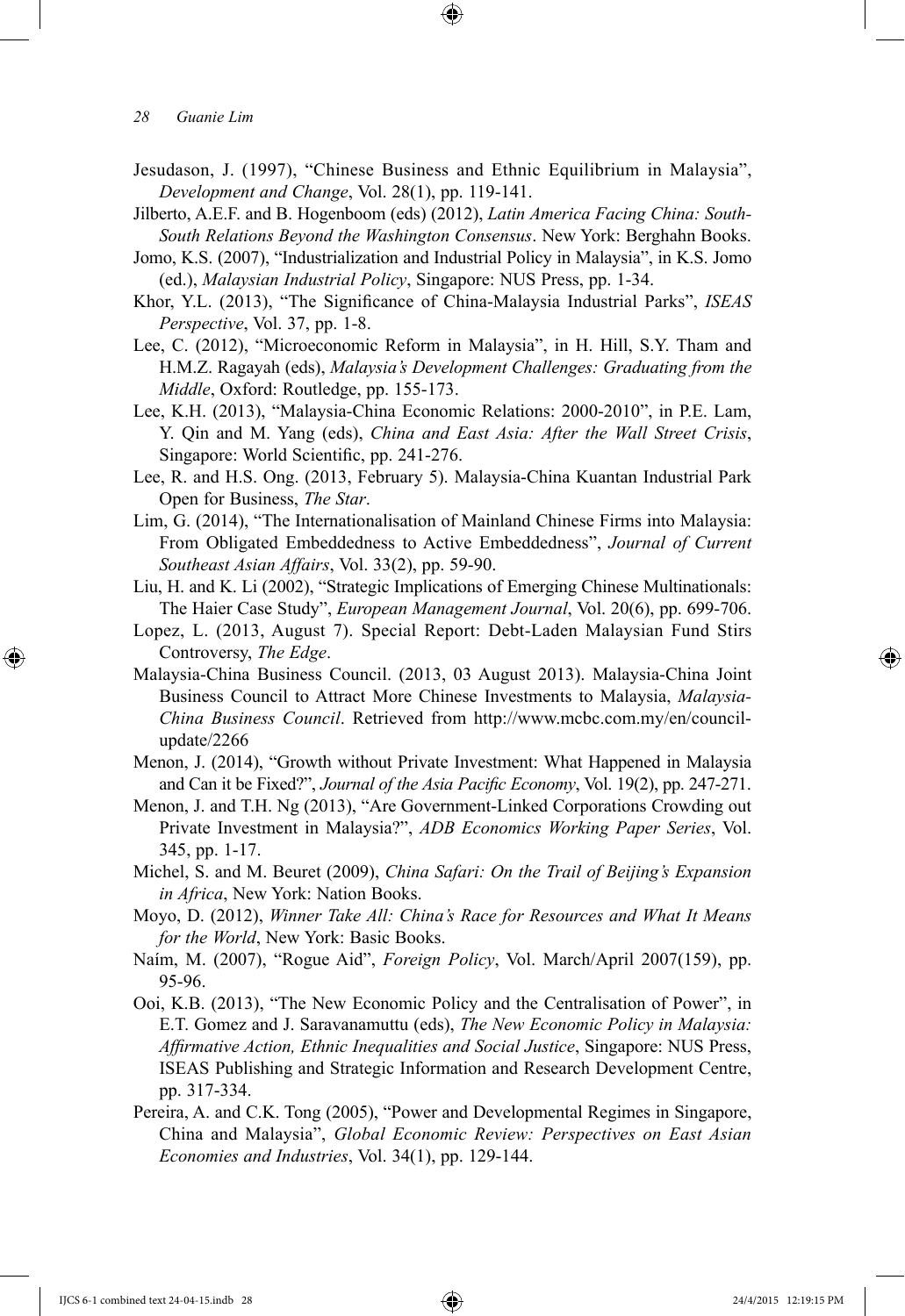- Pua, T. (2011), *The Tiger that Lost Its Roar: A Tale of Malaysia's Political Economy*, Kuala Lumpur: Democratic Action Party.
- RM Research. (2012, 13 December 2012). Initiating Coverage: Golden West Resources Ltd.
- Salim, O. (2013, September 23). Bumiputera Plan a Step Backward for Najib, *Asia News Network*. Retrieved from http://www.asianewsnet.net/Bumiputra-plan-a-stepbackward-for-Najib-51955.html
- Sauvant, K. (2013, October 31). Challenges for China's Outward FDI, *China Daily*.
- Scissors, D. (2011, July 13). Chinese Outward Investment: More Opportunity Than Danger, *The Heritage Foundation*. Retrieved from http://www.heritage.org/ research/reports/2011/07/chinese-outward-investment-more-opportunity-thandanger
- Shen, H. and L. Chen (2010), "China-Southeast Asian Economic Relations in the 21st Century: Evolving Features and Future Challenges", *International Journal of China Studies*, Vol. 1(1), pp. 25-45.
- Shome, A. and H. Syahira (2009), "The Contradiction of Entrepreneurship through Affirmative Action: The Case of Malaysia", *The Copenhagen Journal of Asian Studies*, Vol. 27(1), pp. 38-66.
- Sim, A.B. (2009), "Contextual Perspectives of Turnaround in Malaysian Firms", *Asia Pacific Business Review*, Vol. 15(2), pp. 199-216.
- Studwell, J. (2013), *How Asia Works: Success and Failure in the World's Most Dynamic Region*, New York: Grove Press.
- Sutherland, D. and L. Ning (2011), "Exploring 'Onward-Journey' ODI Strategies in China's Private Sector Businesses", *Journal of Chinese Economic and Business Studies*, Vol. 9(1), pp. 43-65.
- Teh, Y.K. (2002), "Money Politics in Malaysia", *Journal of Contemporary Asia*, Vol. 32(3), pp. 338-345.
- Tipton, F. (2009), "Southeast Asian Capitalism: History, Institutions, States, and Firms", *Asia Pacific Journal of Management*, Vol. 26(3), pp. 401-434.
- UNCTAD (2010), *Economic Development in Africa Report 2010*, Geneva: United Nations Conference on Trade and Development.
- UNCTAD (2012), *World Investment Report 2012: Towards a New Generation of Investment Policies*, Geneva: United Nations Conference on Trade and Development.
- Vinod, G. (2013, April 23). Explain 1MDB Fund Transfer to Cayman, *Free Malaysia Today*.
- Vu, T. (2010), *Paths to Development in Asia: South Korea, Vietnam, China, and Indonesia*, New York: Cambridge University Press.
- Wain, B. (2009), *Malaysian Maverick: Mahathir Mohamad in Turbulent Times*, Hampshire: Palgrave Macmillan.
- Warner, M., S.H. Ng and X. Xu (2004), "'Late Development' Experience and the Evolution of Transnational Firms in the People's Republic of China", *Asia Pacific Business Review*, Vol. 10(3-4), pp. 324-345.
- Wei, Z. (2010), "The Literature on Chinese Outward FDI", *Multinational Business Review*, Vol. 18(3), pp. 73-112.
- Wu, F. (2005, Fall 2005). China Inc., International: How Chinese Companies Have Discretely Internationalized Their Operations, *The International Economy*.